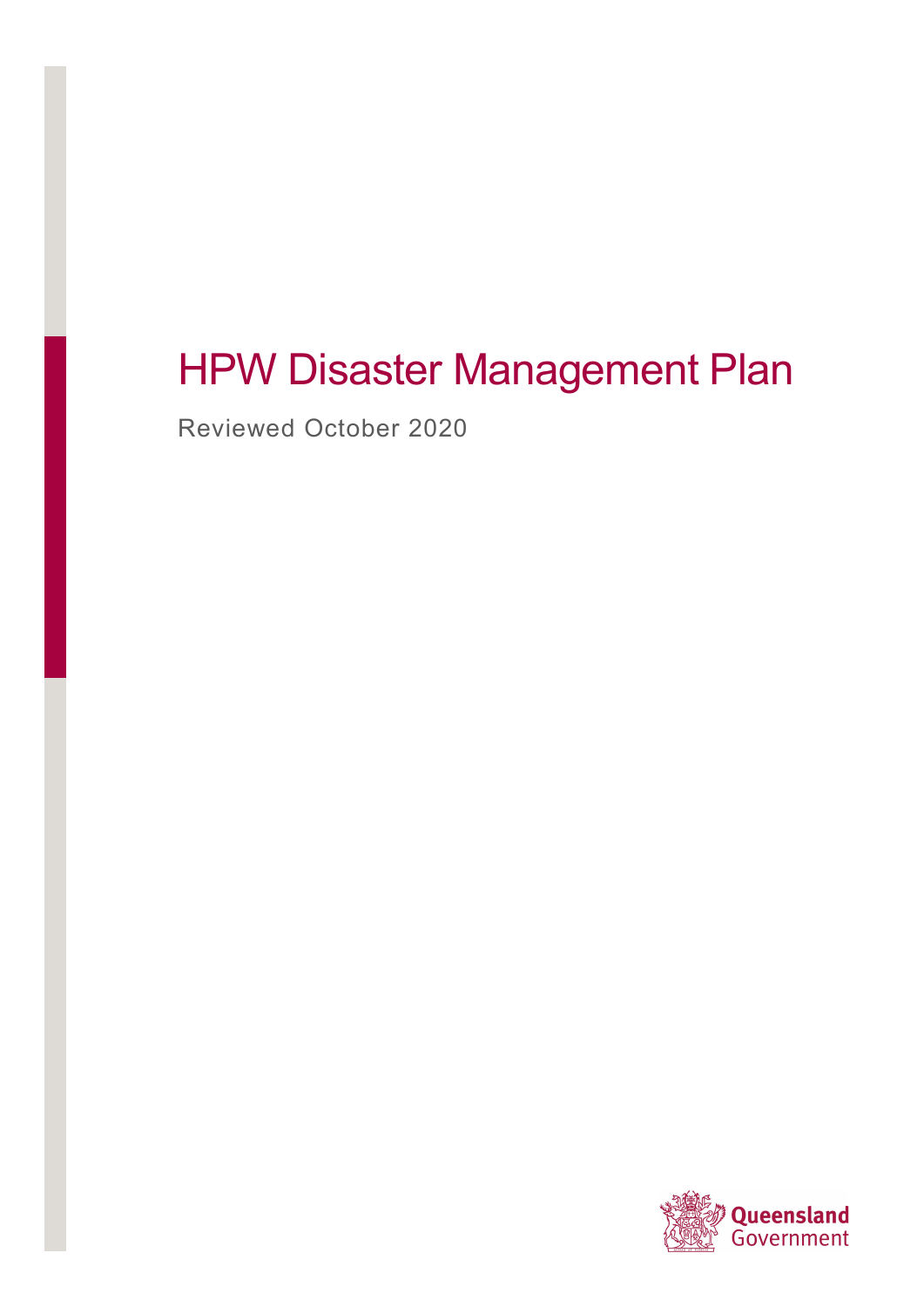## Authorisation

The Disaster Management Act https://www.legislation.qld.gov.au/browse/inforce forms the legislative basis for disaster management arrangements within all levels of government in Queensland. Queensland's whole-of-government disaster management arrangements are based upon partnerships between federal and state government agencies, local governments, government owned corporations, non-government organisations and commercial providers. These partnerships recognise the need for agency collaboration and co-operation to ensure effective coordination of planning, transfer of information and provision of resources to support comprehensive, all-hazards disaster management.

The state disaster management arrangements are described in the State Disaster Management Plan https://www.disaster.qld.gov.au/cdmp/Documents/Queensland-State-Disaster-Management-Plan.pdf.

The Director-General, Department of Housing and Public Works, approves this plan as a component of HPW's business continuity and disruption management framework and as a sub-plan under the State Disaster Management Plan https://www.disaster.qld.gov.au/cdmp/Documents/Queensland-State-Disaster-Management-Plan.pdf for the provision of departmental support during the preparation for, response to and recovery from natural disasters and other incidents to increase the disaster resilience of Queensland.

Liza Carroll

Director-General Date: 09 October 2020

Plan owner: Disaster Coordination Unit Network and the Section of the Section Perference Number: N/A<br>Reference Number: N/A Effective date: 09 October 2020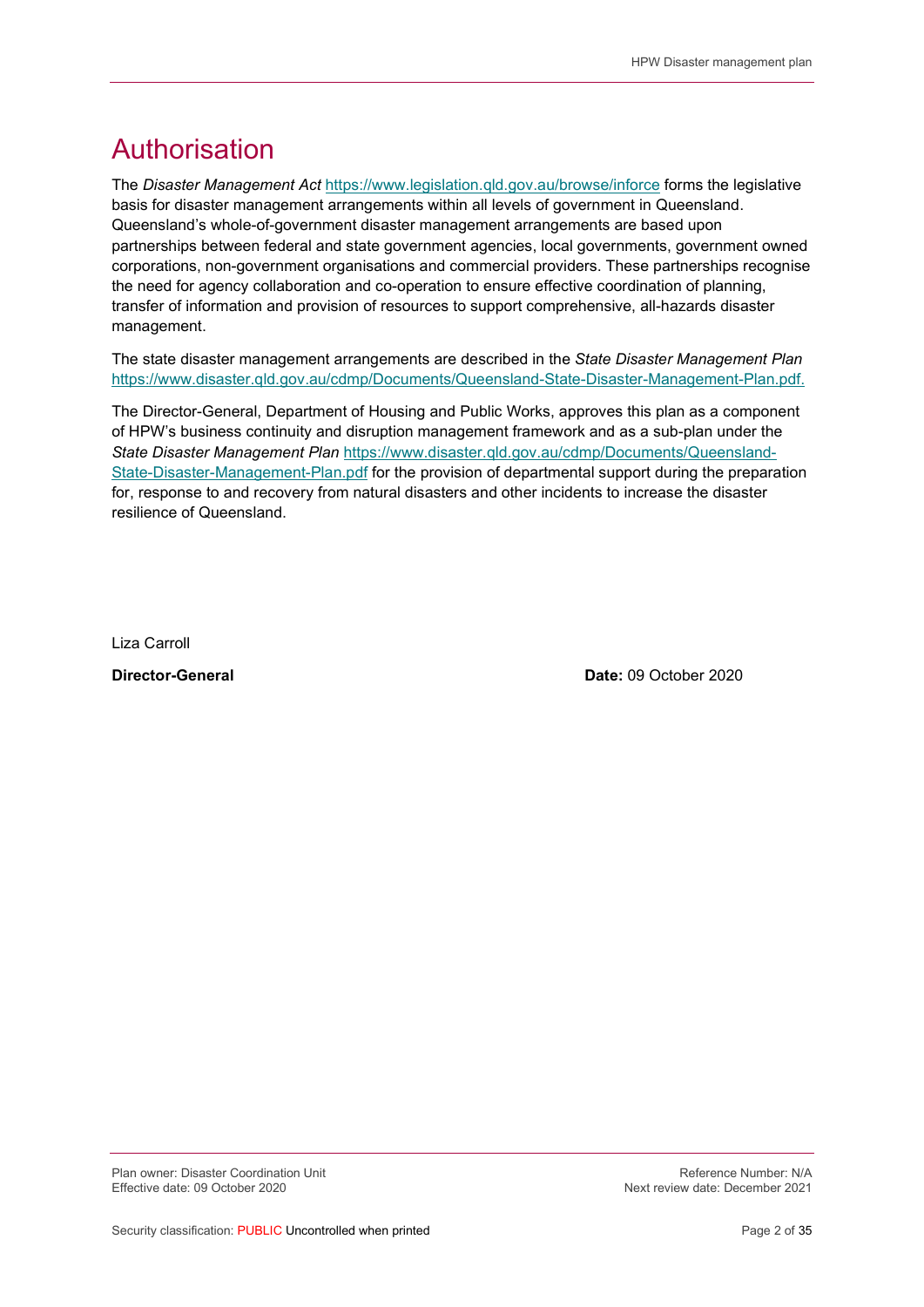## Table of contents

| 1                                                                        |
|--------------------------------------------------------------------------|
| 2                                                                        |
| 3                                                                        |
| HPW Disaster management committees and planning responsibilities 14<br>4 |
| 5                                                                        |
| 6                                                                        |
| 7                                                                        |
| 8                                                                        |
| <b>Attachment 1:</b>                                                     |
| <b>Attachment 2:</b>                                                     |
|                                                                          |
| <b>Attachment 4</b>                                                      |
| <b>Attachment 5</b>                                                      |
| <b>Attachment 6</b>                                                      |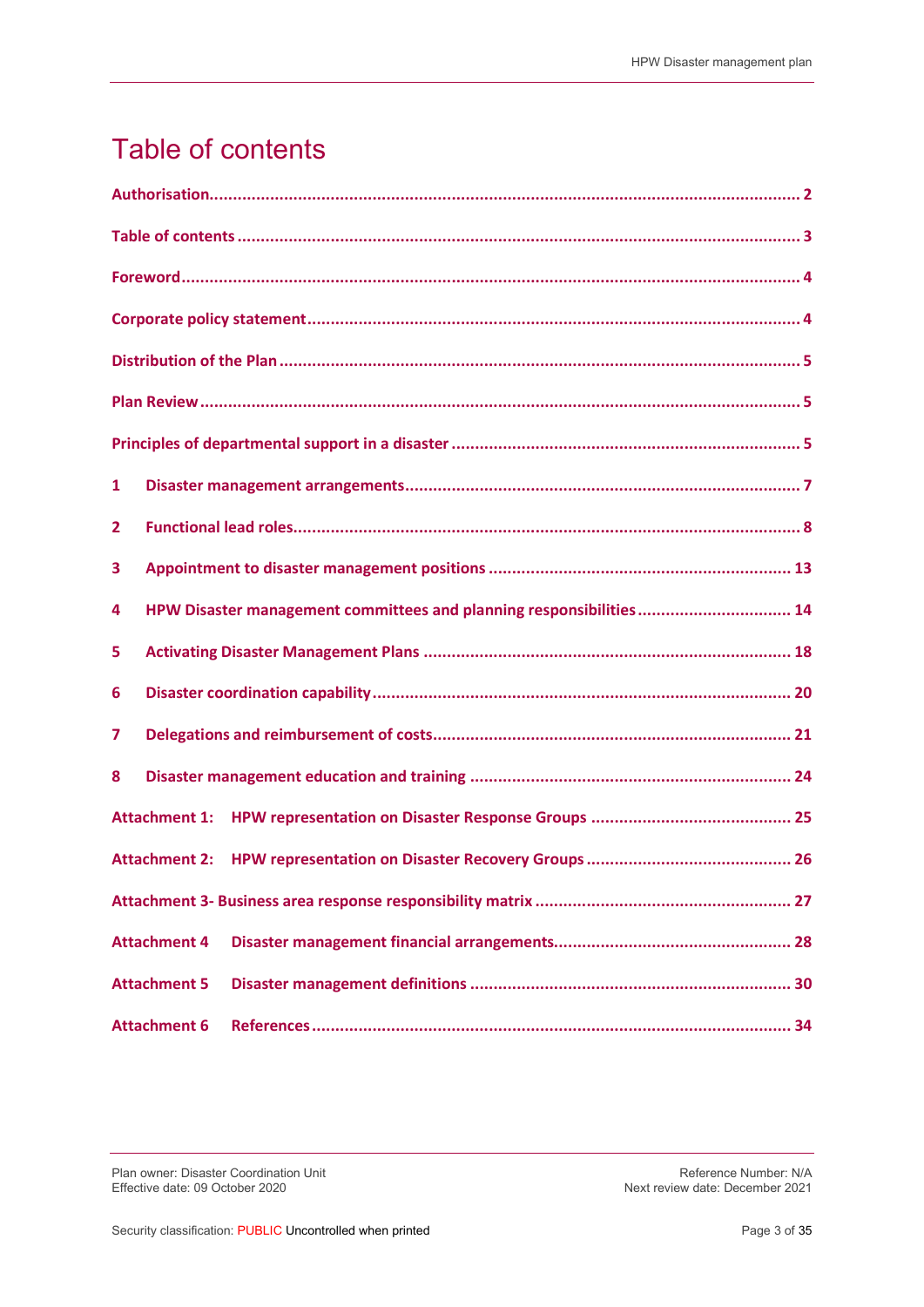## Foreword

The purpose of Queensland's Disaster Management Arrangements (QDMA)

https://www.dmlms.qfes.qld.gov.au/user/login are to provide for a safe, sustainable, resilient community delivering a better quality of life for Queenslanders through world class disaster risk reduction, emergency response and disaster recovery services. The Department of Housing and Public Works (HPW) is integral to Queensland's disaster management arrangements. It provides functional and resource support through:

- building and engineering services
- communication services for government through call centres and websites
- maintaining and restoring critical government ICT infrastructure
- coordination of state level information related to the availability and restoration of telecommunication critical infrastructure
- back-end financial transaction processing on behalf of response and recovery lead agencies
- client administration support for Queensland Recreation Centres
- short and long-term temporary housing assistance for disaster-impacted individuals.

This HPW Disaster Management Plan (the Plan) describes HPW's disaster management roles, responsibilities and arrangements. It provides the authority and direction to a range of planning groups and committees to develop subsequent plans and activities.

The Disaster Coordination Unit (DCU) supports HPW's key role in disaster management. It provides expert technical advice, training and guidance across disaster prevention, preparedness, response, recovery and resilience to support Queensland's Disaster Management Arrangements (QDMA) https://www.dmlms.qfes.qld.gov.au/user/login and is responsible for developing and maintaining the Plan.

DCU provides the strategic interface to whole-of-government disaster management policy development, including the Queensland Strategy for Disaster Resilience https://www.gra.gld.gov.au/QSDR and the Queensland Recovery Plan https://www.qra.qld.gov.au/queensland-recovery-plan. It also provides the operational interface between the State Disaster Coordination Centre (SDCC), other state government departments and HPW's divisions.

HPW maintains regionally based operational arms to deliver services, that also coordinate HPW's disaster management responsibilities within Disaster Districts across the state.

## Corporate policy statement

All HPW business areas are required to adhere to relevant legislation, whole-of-government and departmental policies when responding to a disaster, incident or other requests for functional assistance. A disaster event is not an excuse to deliver service outside agreed governance arrangements. Applicable policies may cover a broad range of matters including, but not limited to, financial practices and delegations, procurement practices, workforce management, workplace health and safety, risk management, building codes, business continuity planning, and environmental initiatives.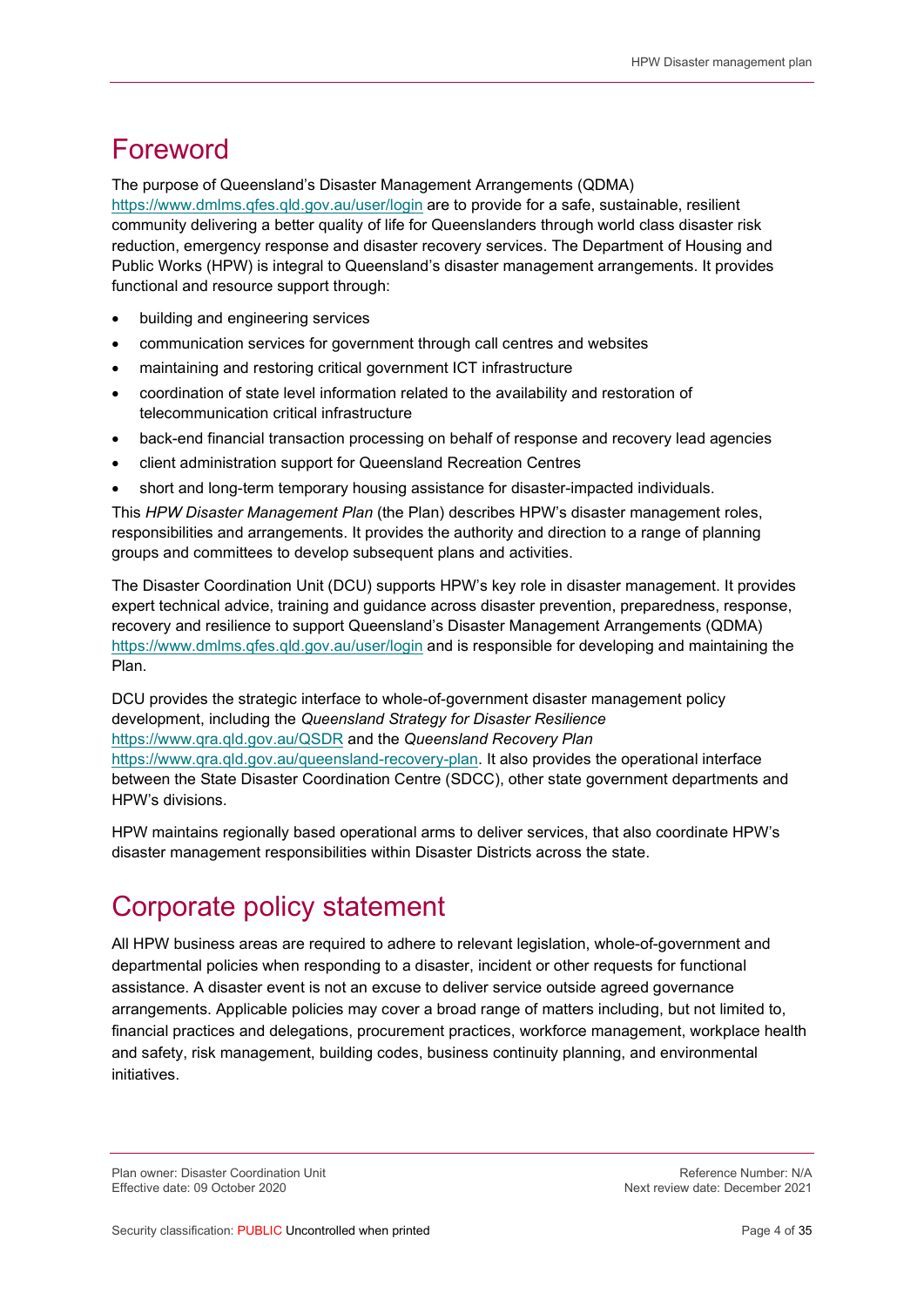HPW recogises that climate change is an amplifier of disruption related risk. Departmental business areas are required to consider the impacts of climate change on the frequency and intensity of disruptions, including disaster events, when developing and implementing prevention, preparedness, response and recovery activities.

HPW knows it may be necessary to assist in the emergency management and/or longer-term recovery of a single facility or an entire community following a disaster or incident. HPW also knows any such response may require immediate actions to protect life and/or property.

HPW's highest priority is the safety of staff and community members. To ensure this, it will reprioritise departmental activities where necessary.

## Distribution of the Plan

The Plan is available to all departmental staff through HPW intranet site the Hub. The Plan is also available for external stakeholders and interested parties on HPW's internet site https://www.hpw.qld.gov.au/about/department/disaster .

## Plan Review

The Plan is reviewed annually, incorporating any improvements identified through activation, organisational realignment or changes in disaster management arrangements, prior to the start of the tropical cyclone season on 1 November each year.

## Principles of departmental support in a disaster

- 1. All government agencies share responsibility for disaster management. The capacity of HPW to respond to requests for assistance has limitations. All levels of government are required to establish and maintain a level of self-reliance to meet their own resource requirements using robust business continuity arrangements and processes.
- 2. Use pre-existing supplier arrangements. Where practicable, HPW will use pre-existing supplier and/or service arrangements to support disaster response or recovery operations.
- 3. Prioritise resources. During all stages of a disaster or other incident, agencies can compete for access to the same resources. HPW will use the disaster management system to help clarify and prioritise its resource support and requests.
- 4. Be prepared for disaster events to disrupt departmental services. Departmental business areas, which have identified critical outputs, must have business continuity arrangements in place to ensure the minimum acceptable service is sustained no matter what disruptive scenario occurs.
- 5. Recognise the value of non-government organisations and the commercial sector in disaster management arrangements. Significant skills and resources exist within nongovernment organisations and the commercial sector. HPW where practicable, will access the knowledge and expertise of these organisations to develop operational support arrangements for disasters or other disruptive events.
- 6. Use a comprehensive, scalable all-hazards approach to plan for the impact of disasters. Departmental planning is based on a single set of scalable, all-hazard disaster management response arrangements to minimise impact and speed recovery from the event. The term 'All-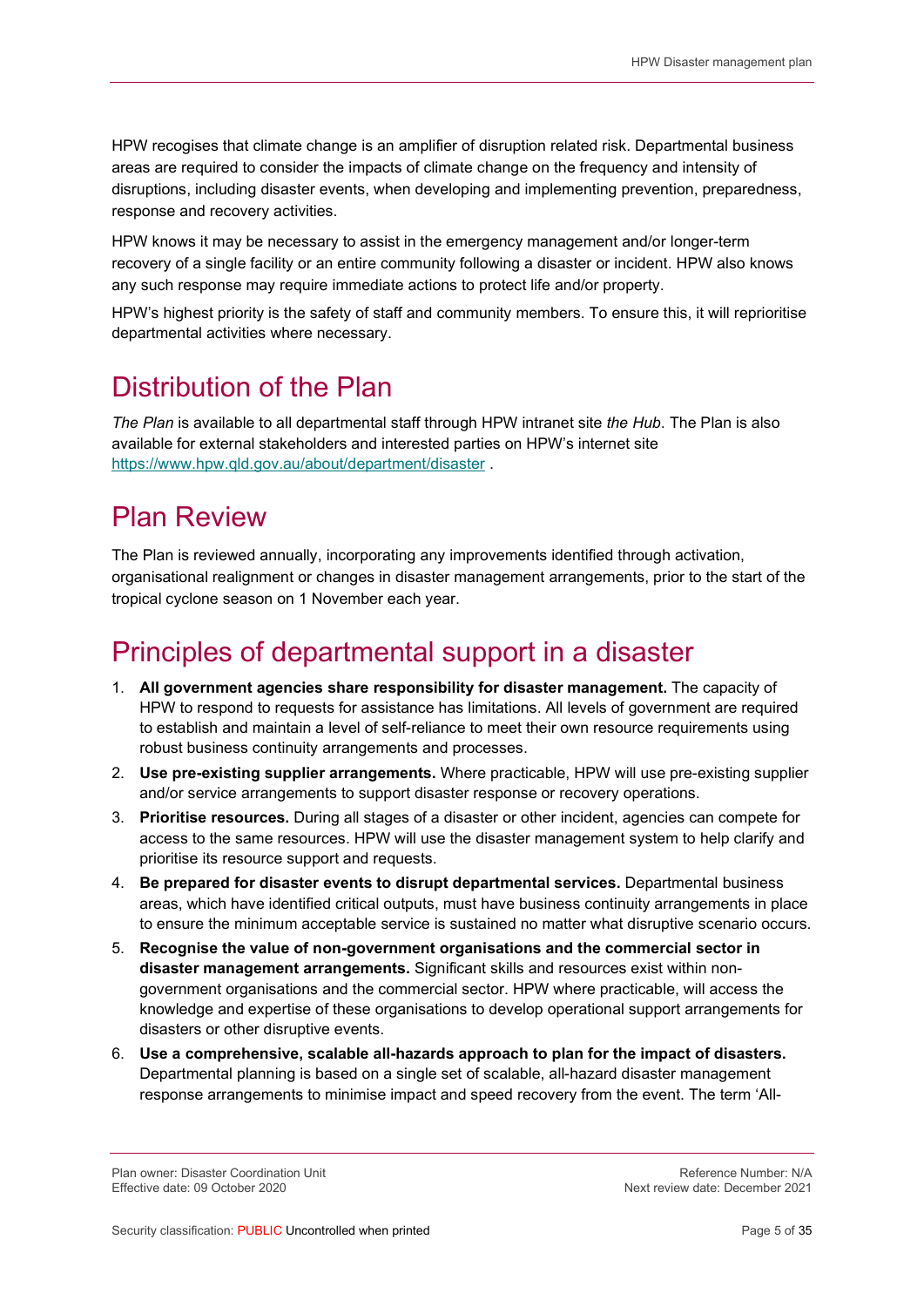hazards' refers to natural events, technological incidents, acts of extreme violence (terrorism related), human pandemics and plant or animal diseases.

- 7. Know which funding arrangements to access for disaster events. There is a variety of funding arrangements that can be accessed during the response and recovery phases of an event. HPW promotes using these arrangements where practicable, to ensure cost-effective emergency acquisition of resources and services.
- 8. Be prepared for disaster events to impact staff. Departmental business continuity arrangements must include contingencies where local staff are personally impacted by the disaster events and unavailable to work.
- 9. Training and awareness are vital to disaster preparedness. HPW is committed to continually improving its business continuity and disaster management capability. It will provide learning and development opportunities to access the necessary training and tools to empower a competent workforce that is confident to operate, collaborate and coordinate during a disaster event.
- 10. Provide housing advice or assistance to affected members of a community. HPW prioritises the immediate provision of accommodation for displaced individuals or families following a disaster or other disruptive event. Support and assistance will be focused on maximizing selfreliance, with the initial focus on helping people unable to return to their homes or to find alternative accommodation after the closure of an evacuation centre.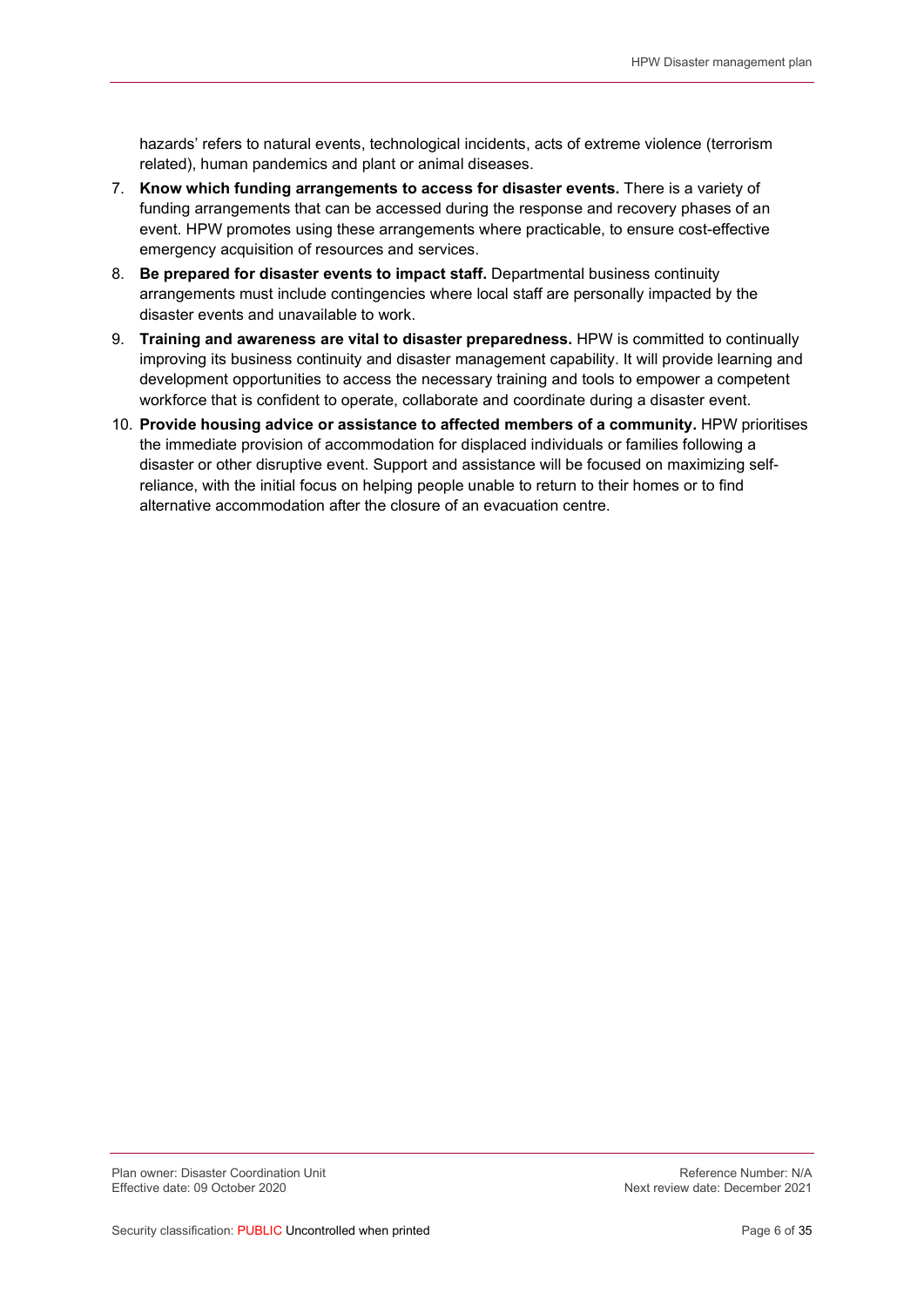## 1 Disaster management arrangements

#### 1.1 Queensland's Disaster Management Arrangements (QDMA)

The Disaster Management Act 2003 https://www.legislation.qld.gov.au/browse/inforce provides the legislative basis for disaster management arrangements in Queensland.

The QDMA is based on a four-tiered system, incorporating the three levels of government (federal, state and local), with an additional state tier, disaster districts.

This structure recognises that when resources are inadequate or not available at local government level to effectively respond to a disaster or other incident, the Local Disaster Management Group (LDMG) can request assistance from the District Disaster Management Group (DDMG). If the DDMG is unable to meet the needs of the request, the request can then be forwarded to the State Disaster Coordination Centre (SDCC) for action.

The State Disaster Coordination Group (SDCG) is established to support the Queensland Disaster Management Committee (QDMC), through the State Disaster Coordinator (SDC), during all phases of disaster management. The SDCG is the operational arm of Queensland's peak disaster management body, the QDMC.

SDCG coordinates the operational delivery of the QDMC's legislative responsibilities for the purpose of facilitating disaster operations and disaster management for Queensland communities. The SDCG carries out the QDMC's strategic direction, concentrating on the delivery of State and where applicable, Australian Government support to disaster affected communities during response and recovery phases of disaster events.

SDCG membership is comprised of senior departmental representatives from across government, including HPW.

The QDMC also provides the strategic intent and decision-making authority during the recovery from, and preparation for, disaster events. The QDMC is also supported by five functional recovery groups and the State Recovery Coordinator (SRC).

### 1.2 HPW support arrangements

During the preparedness phase, HPW provides specialist advice to LDMG's. This advice can be related to the functional role of **building and engineering services** or to support planning for the return of displaced persons after an evacuation.

HPW actively encourages LDMGs to refer known issues to HPW District Disaster Liaison Officers (DDLOs) so appropriate solutions can be identified. Housing, Homelessness and Sport (HHS), in conjunction with other stakeholders including QBuild and Government Employee Housing (GEH), are actively involved in the development of emergency accommodation solutions requested by LDMG. When working directly on behalf of local governments and where appropriate, commercialised business areas of HPW may use normal fee-for-service provider arrangements.

HPW's support to LDMGs during activations will typically be through regionally based Housing staff. These staff are able to provide advice regarding the known need for accommodation support, as a result of the event and offer a suite of potential solutions for the LDMG to consider after the closure of the evacuation centre. Housing staff will work with the LDMGs to identify the most appropriate time to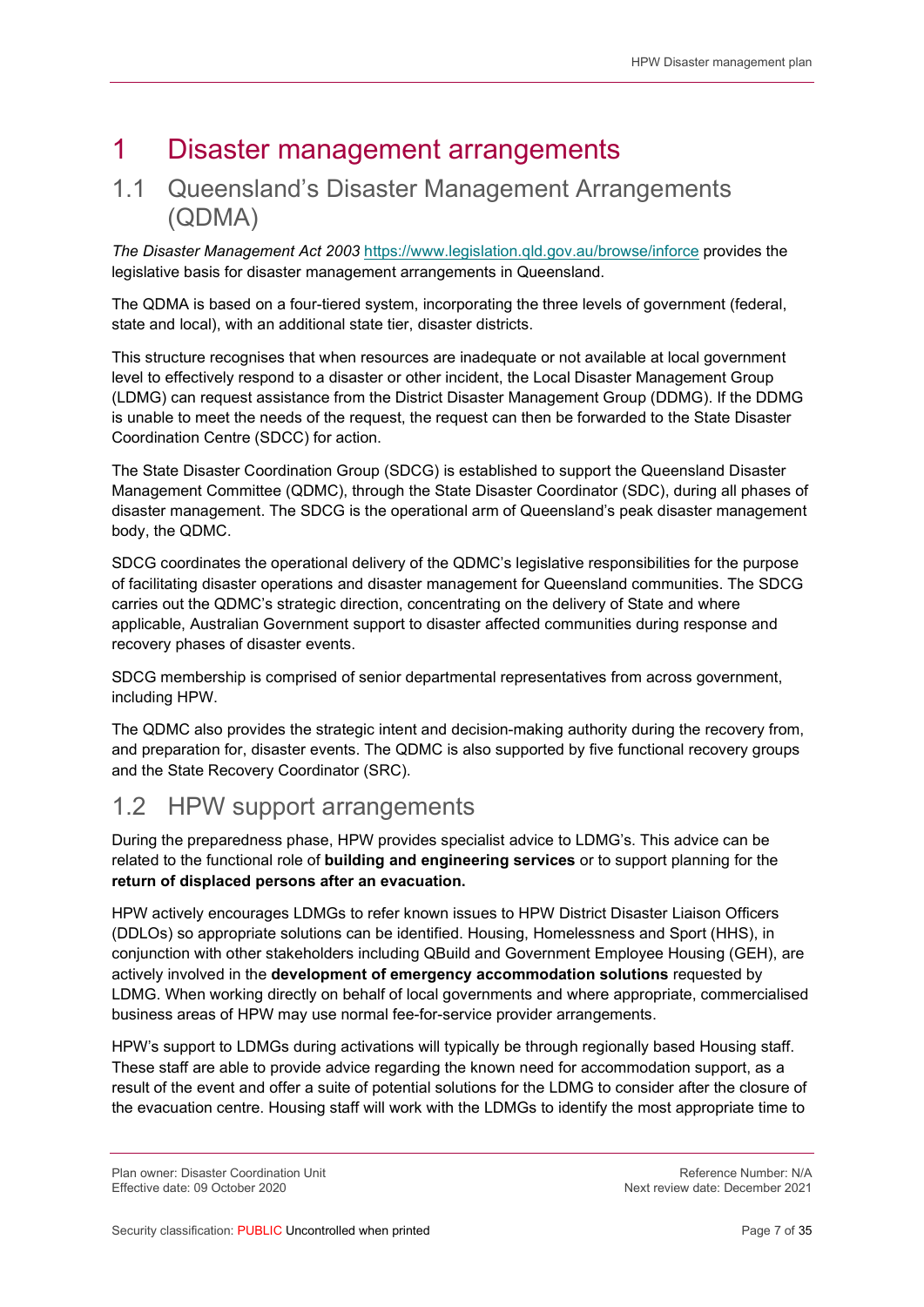close evacuation centres, factoring in issues including the ability of residents to return to their homes and/or the availability of alternate accommodation options.

At a disaster district level, HPW is represented by QBuild and Housing Services. The size, scope and impact of the event will determine if both functions are required or, if HHS expertise is better allocated to the LDMG.

HPW's Functional Coordinator, Deputy Director-General (DDG), Building Policy and Asset Management (BPAM), is nominated by the Director-General as the primary HPW representative on the SDCG. The Functional Coordinator ensures HPW is prepared to support the disaster management arrangements and, that a reporting regime is in place to coordinate disaster management information and risk intelligence, plus brief the Director-General during any response to, and recovery from, a disaster event.

The DDG, Services Delivery and Operations (SDO), and the Manager DCU, are nominated functional coordinator proxies to support the SDCG.

HPW's Disaster Management Planning Group (DMPG), is co-chaired by the Deputy Directors-General of BPAM and SDO. The Group is established to ensure HPW's planning and preparedness activities are effectively managed, coordinated and implemented. The Group also maintains situational awareness during an event to ensure the executive leadership is informed of service delivery and community impacts and emerging operational risks.

HPW's representation at the four levels of QDMA during the preparation and response phase, is shown in Attachment 1 and, representation on recovery groups is shown in Attachment 2.

## 2 Functional lead roles

The QDMA adopt an approach where functional lead agencies are identified according to their core functions and service delivery roles, with some defined by their legislative and jurisdictional responsibilities. The Queensland State Disaster Management Plan (State Plan) https://www.disaster.qld.gov.au/cdmp/Documents/Queensland-State-Disaster-Management-Plan.pdf assigns HPW the pivotal functional support roles of:

- building and engineering services
- communication services through the government call centre and websites
- coordination of ICT and telecommunications advice
- back-end financial transaction processing on behalf of response and recovery lead agencies.

HPW provides leadership for the functional recovery of the built environment and the lead responsibility to support building recovery in impacted communities.

#### 2.1 Functional support

#### Building and engineering services

The HPW building and engineering services function supports local governments to respond to their disaster-impacted communities through the DDMG's and the SDCG. The level of support required will reduce as the impacted local governments re-establish services and return to normal business operations.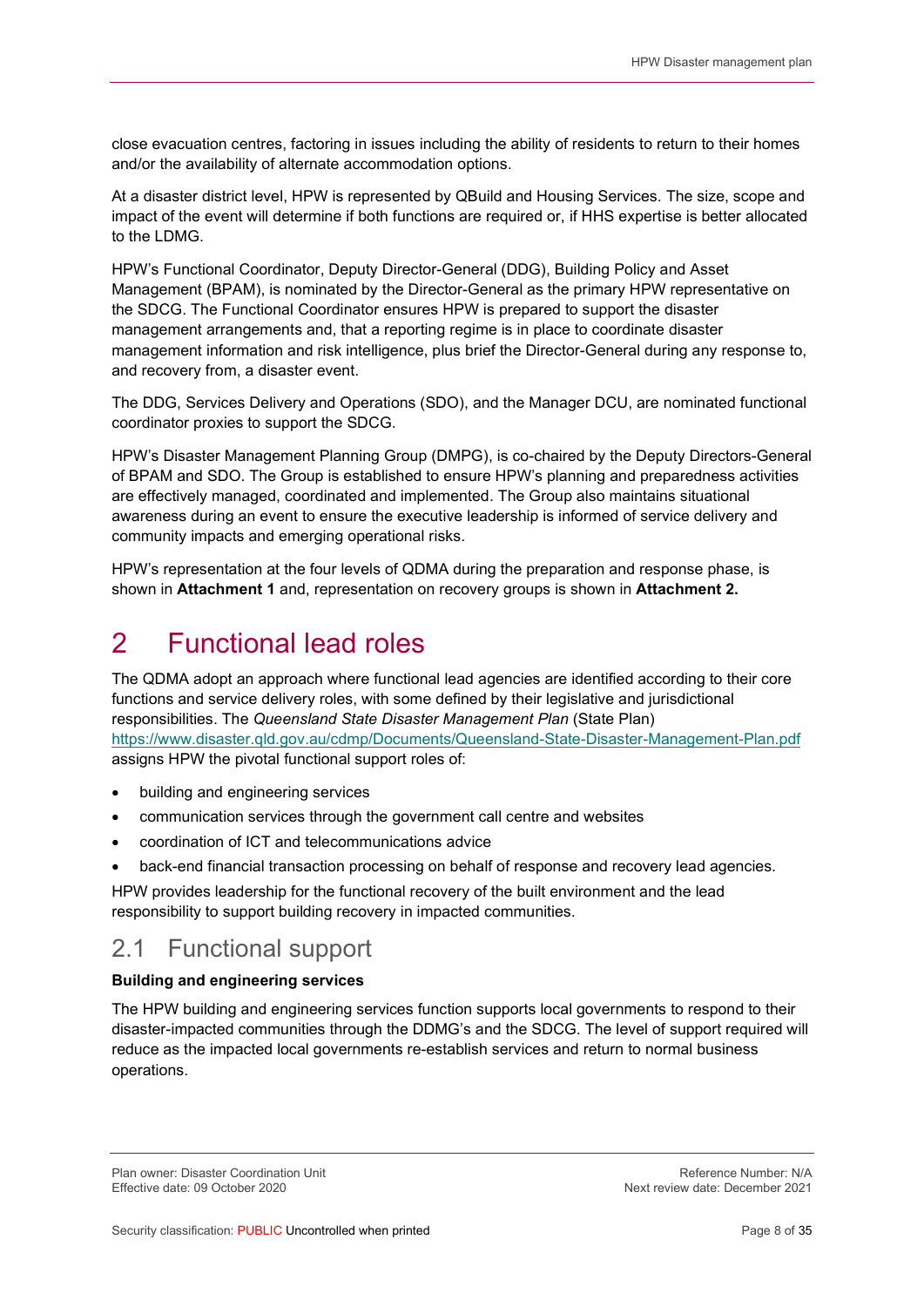#### Communication services through the government call centre and websites

Call centres and websites administered by Smart Service Queensland (SSQ), support the information needs of the community and receive calls for SES assistance through 132500, 13Health and 134COVID. SSQ also support the Community Recovery hotline, providing the first touch point for many Queenslanders who have been impacted by disaster events.

#### Coordination of ICT and telecommunications advice

The coordination of ICT and telecommunications advice is provided through the SDCG and the QDMC. Telecommunication providers are regulated within the Commonwealth jurisdiction and typically provide liaison officers to the local, district and state coordination centres during an event. They provide outage and impact updates directly to the disaster management groups. To aid situational awareness, HPW works with the providers to assist in the prioritisation and escalation of telecommunication issues which cannot be solved locally.

#### Back-end financial transaction processing on behalf of response and recovery lead agencies

The back-end financial transaction processing on behalf of response and recovery lead agencies, ensures that staff and recovery workers receive appropriate entitlements. Additionally, HPW is responsible for the payment of disaster management response funds to eligible impacted community members.

#### Response activities

This Plan, and the department's *Principals of departmental support in a disaster*, guide the disaster management support provided by HPW. An accountability matrix for the response activities outlined below is provided in Attachment 3.

HPW delivers its functional lead roles through business-as-usual processes and systems. HPW will acquire and/or provide, services to support counter disaster operations including:

- coordinate technical advice on structural suitability of buildings to use as evacuation centres, places of refuge or cyclone shelters https://www.business.qld.gov.au/industries/building-propertydevelopment/building-construction/natural-disasters/cyclone-shelters
- maintain contact registers of professional service providers, specialist building contractors, building services and trades
- coordinate structural assistance grant assessments (SAG) on behalf of the Department of Communities, Disability Services and Seniors (DCDDS)
- coordinate temporary office accommodation for use by state agencies, where occupied
- provide advice regarding temporary emergency accommodation solutions for government agency response and/or recovery workers
- advise and provide temporary emergency accommodation solutions for residents displaced by disaster events after the closure of evacuation centres
- coordinate evacuations, closures and restoration of damaged infrastructure of recreation centres and department owned areas
- provide 24/7 call centre operations for the delivery of disaster planning, preparedness, response and recovery services on behalf of government agencies
- coordinate State Government website publishing of public information about major events and/or disasters, in partnership with relevant content/franchise owners

Plan owner: Disaster Coordination Unit Network and Society and Society and Society Reference Number: N/A<br>1202 Effective date: 09 October 2020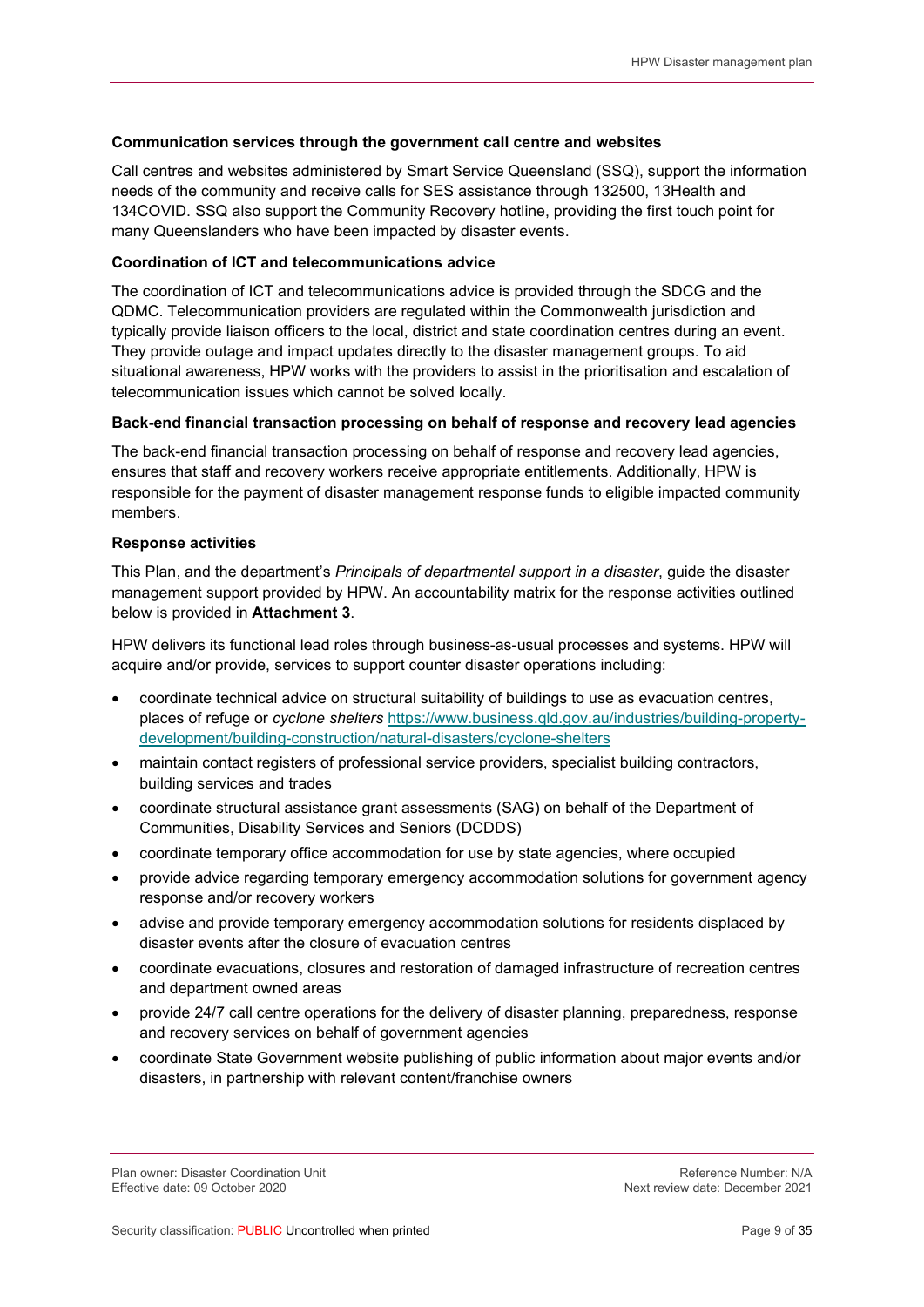- provide analytical web usage data and reporting to web content owners, franchises and disaster management teams – facilitating reactive and tailored communication
- collaborate with telecommunications carriers to identify the status of their networks and to assist them to re-establish power where this is practical
- liaise with the telecommunications industry in relation to the impact of outages on response agencies' functionality and the wider community
- manage whole of government ICT infrastructure, data centres and networks and security solutions
- provide whole-of-government and agency specific services that contribute to the government's frontline service delivery priorities, such as the processing of disaster-related grants payments and other financial transactions, and processing extraordinary payroll transactions
- coordinate emergency fleet vehicles for state agencies.

Disaster services provided by HPW which support impacted communities include:

- coordinate maintenance of public cyclone shelters https://www.business.qld.gov.au/industries/building-property-development/buildingconstruction/natural-disasters/cyclone-shelters owned by HPW and the Department of Education, ensuring they remain fully functional and fit-for-purpose during the cyclone season
- coordinate damage assessment of government buildings and assets, including social housing assets
- coordinate technical advice on hazard mitigation measures as may apply to buildings
- coordinate alternative public servant accommodation solutions using government owned/operated built assets and/or access to private sector assets
- advise and provide emergency travel options for state government agencies.
- provide strategic advice to state agencies on procurement matters including the establishment of incident specific sector wide procurement taskforces to support a coordinated response to specific supply related issues.

#### 2.2 Disaster recovery functions and groups

HPW plays a lead role in a number of disaster recovery functions and as detailed in the Queensland Recovery Plan https://www.qra.qld.gov.au/queensland-recovery-plan . HPW leads the functional recovery group for built infrastructure and actively participates in the human and social recovery functions, mapped across the disaster management tiers in Attachment 2. HPW acknowledges the importance of supporting the local community after a disaster event to promote the economic recovery of the region. Although not a member of the economic recovery group, HPW advocates for locally sourced solutions when delivering recovery functions across the functional recovery group memberships.

## 2.3 Functional Recovery Group lead - Building

The Queensland State Plan https://www.disaster.qld.gov.au/cdmp/Documents/Queensland-State-Disaster-Management-Plan.pdf, and supporting Queensland Recovery Plan, assign responsibility to HPW to lead the building recovery function after a disaster event.

HPW provides advice and support to Local Recovery Groups through our representation on the DDMG. It is not appropriate to establish standing building recovery groups at the district level due to the complexity of the building industry and the authority to influence outcomes at a regional level.

Plan owner: Disaster Coordination Unit Network and the Section of the Section Perference Number: N/A<br>Reference Number: N/A Effective date: 09 October 2020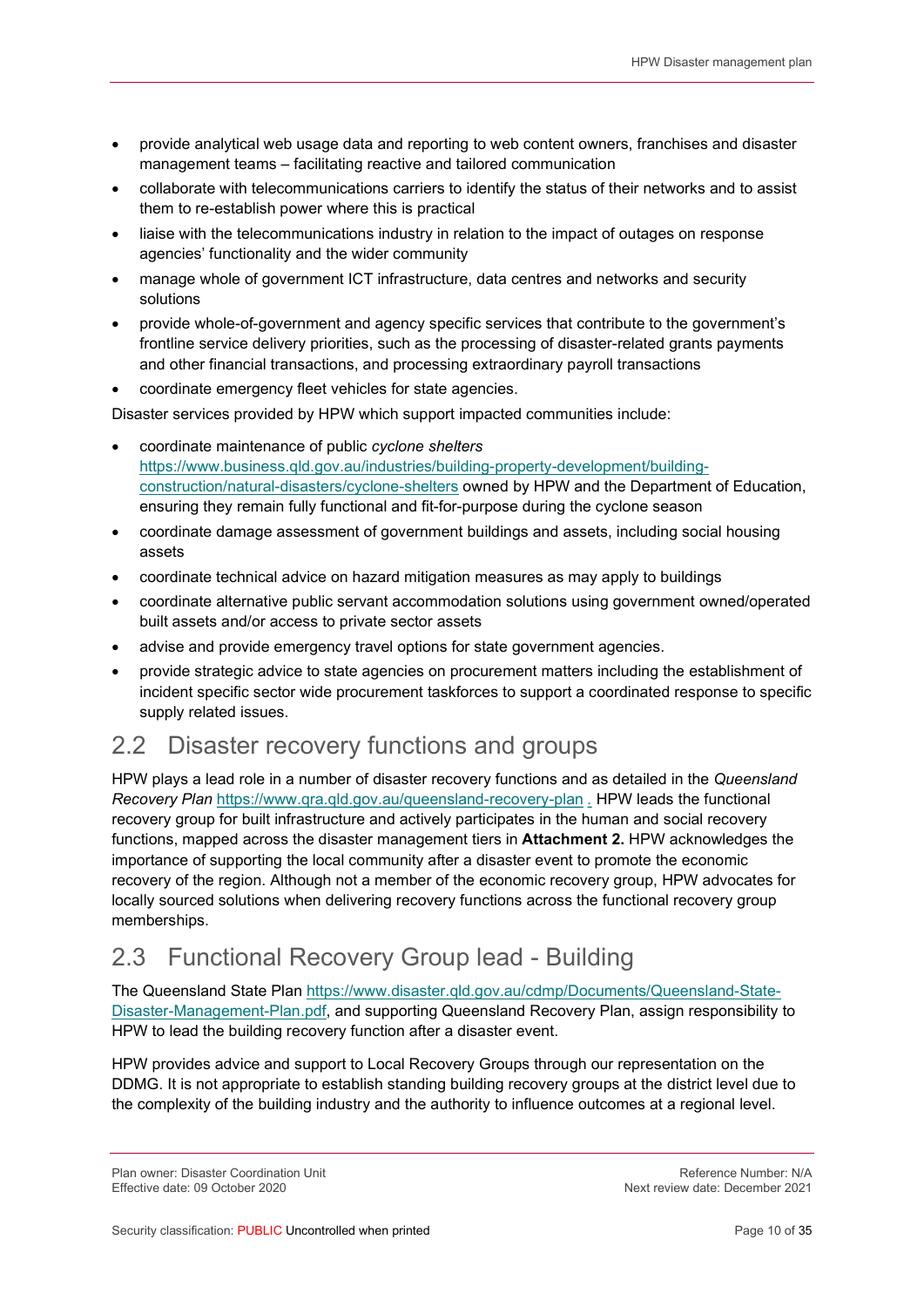Instead, DDMG liaison officers provide the interface between the Local Recovery Groups and the state-level Building Recovery Group (BRG). This streamlined process allows appropriate stakeholders to be identified, and to work with local decision-makers to resolve issues locally, where possible.

The Director-General, HPW, chairs the BRG. BRG coordinates information exchange, issues identification and resolution between government agencies, local government, building industry and insurance providers, ensuring the efficient and prioritised use of available resources.

The Chair of the BRG is authorised to decide whether the Group should be activated in response to a disaster event. Not every event will need a meeting of the group. An assessment of the impact and need for a coordinated response will be undertaken in consultation with members of the BRG.

Member agencies of the BRG are identified and invited from across government and the building and insurance industries. They provide support to one or more of the following recovery functions through their services:

- Assess damage and coordinate the securing, clean-up, repair, restoration and/or demolition of state-owned buildings and facilities (e.g. public schools, government buildings, government employee housing, public housing).
- Provide information and advice to impacted homeowners and community members regarding how to clean-up, move back in and organise the assessment, repair or rebuilding of their homes / properties.
- Provide advice and support regarding timely safety inspections and reconnection of utilities by providers as required.
- Coordinate the clean-up and disposal of hazardous building material and debris from public areas, as required.
- Provide information and assistance to local and district recovery groups and local governments regarding building reconstruction and recovery steps, activities and funding arrangements.
- Provide information and advice to the building industry supply-chain (including contractors, subcontractors and suppliers) regarding rebuilding materials, skills and trades, codes required for repair/rectification and rebuilding work.
- Monitor building/residence repair and reconstruction progress and standard of work to identify and remove emerging issues and obstacles to recovery.
- Provide information regarding how to improve the resilience of a building to future impacts from natural hazards.

#### 2.4 Human and social recovery support

HHS provides liaison officers to the Human and Social Recovery Groups (HSRGs) chaired by the Department of Communities, Disability Services and Seniors (DCDSS) at both the state and disaster district levels. The DDG HHS, is the nominated member on the State Human and Social Recovery Committee, chaired by the Director-General, DCDSS.

Human and social recovery groups at all tiers, address community recovery issues. Although HPW participation in these groups is not a legislative requirement, HHS liaison officers provide a critical role in identifying accommodation options for residents who remain displaced from their homes after evacuation centres close. Where appropriate, HPW may establish a local housing recovery group to ensure the LDMG has confidence that suitable strategies are in place and the required stakeholders are engaged.

Plan owner: Disaster Coordination Unit Network and Society and Society and Society Reference Number: N/A<br>1202 Effective date: 09 October 2020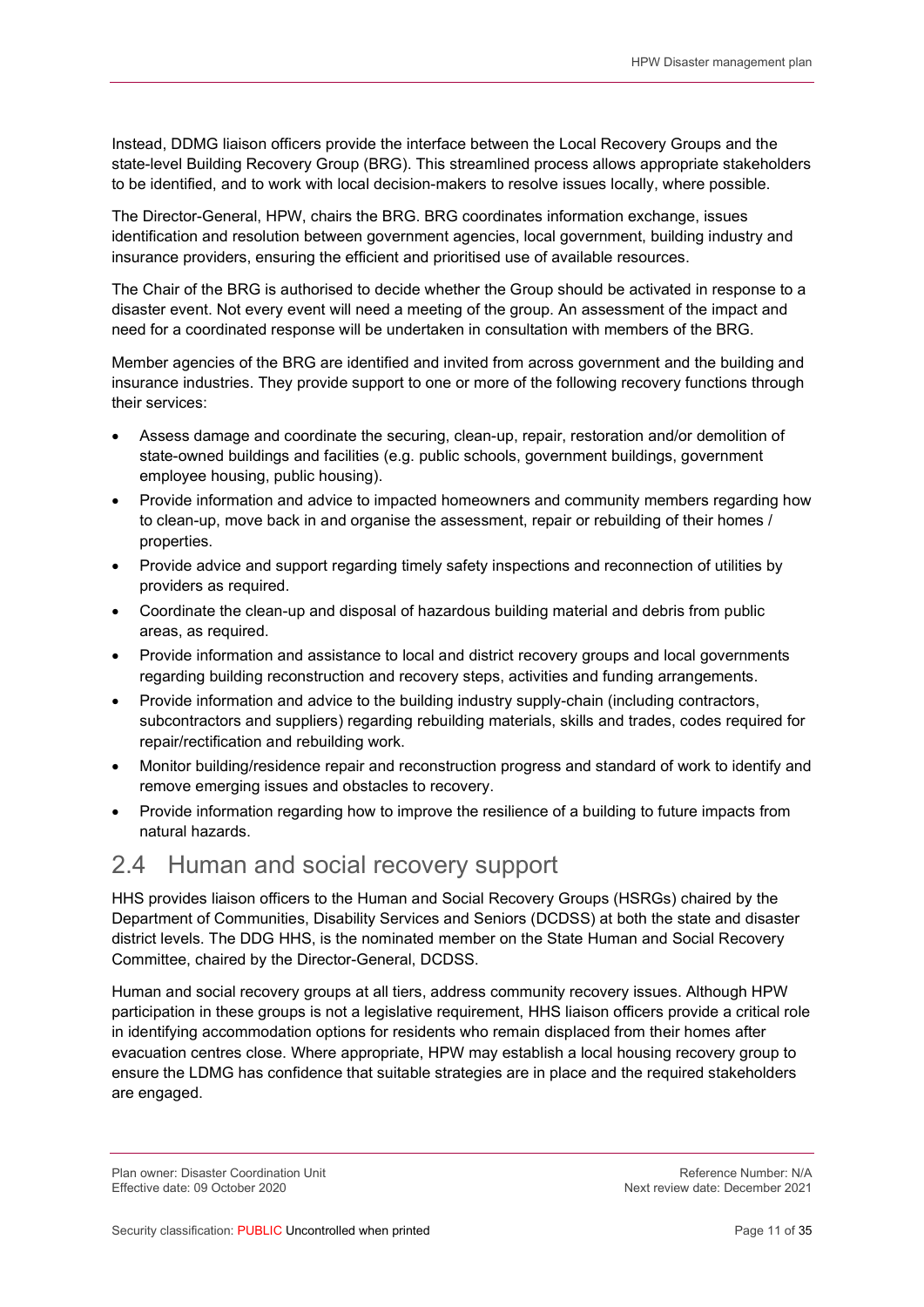The HPW support for displaced residents is delivered in line with Housing Disaster Response Framework. The Framework includes the Temporary Emergency Accommodation Sub-Plan (TEA Plan), specific event housing response plans and resources to support HPW engagement with LDMGs.

The TEA Plan describes how HPW provides temporary accommodation to impacted residents as part of the Human and Social Recovery function. The TEA Plan outlines the roles and responsibilities, as well as the actions undertaken by departmental staff, local governments and the state agency staff to ensure appropriate, timely and suitable accommodation is available. The commercial arrangements outlined in the TEA Plan may also be accessed by other government agencies to assist them in finding accommodation for relief and recovery workers.

The Housing Response Plan is an event specific document that outlines the activities identified which will support the five phases of accommodation needed after a disaster event. The Housing Response Plan will be developed during the initial relief stage for events where the impact will require prolonged accommodation support across all types of tenancies, including social housing, private renters and homeowners. The Housing Response Plan is a living document and will be developed using the principles outlined in the TEA Plan and in conjunction with the LDMG to ensure agile support to changing needs.

Support to impacted residents who may require assistance with medium to longer term access to accommodation support is coordinated with key partners including, but not limited to:

- Real Estate Institute Queensland (REIQ)
- Rental Tenancies Authority (RTA)
- Tenants Queensland
- Queensland State-wide Tenant Advice and Referral Service (QSTARS).

DDMGs and LDMGs are encouraged to work with the relevant HHS regional team to develop appropriately scalable, interoperable, adaptive, value for money and comprehensive plans and arrangements. Preparatory and event specific plans should consider potential needs based on local hazard risk assessments and an understanding of local needs and vulnerabilities.

### 2.5 Strategic procurement support

The Office of the Chief Advisor, Queensland Government Procurement, may provide strategic advice in relation to leveraging existing goods and services panel arrangements and strategies for engaging with industry to develop alternate supply arrangements to alleviate unique supply chain related concerns.

This may extend to the establishment of specific sector wide taskforces and working groups to address specific complex supply related issues such as:

- procurement coordination during any response, to support the supply of critical goods and services, to support continuation of frontline service delivery by Queensland government agencies
- communication and connections between agencies, to collectively resolve risks and emerging issues, and to identify and facilitate additional support where required

This activity will support and not replace or overlap the role of Queensland Fire and Emergency Services as the functional lead for emergency supply, or the role played by procurement leads within each agency to provide internal support and advice.

Plan owner: Disaster Coordination Unit Network and the Section of the Section Perference Number: N/A<br>Reference Number: N/A Effective date: 09 October 2020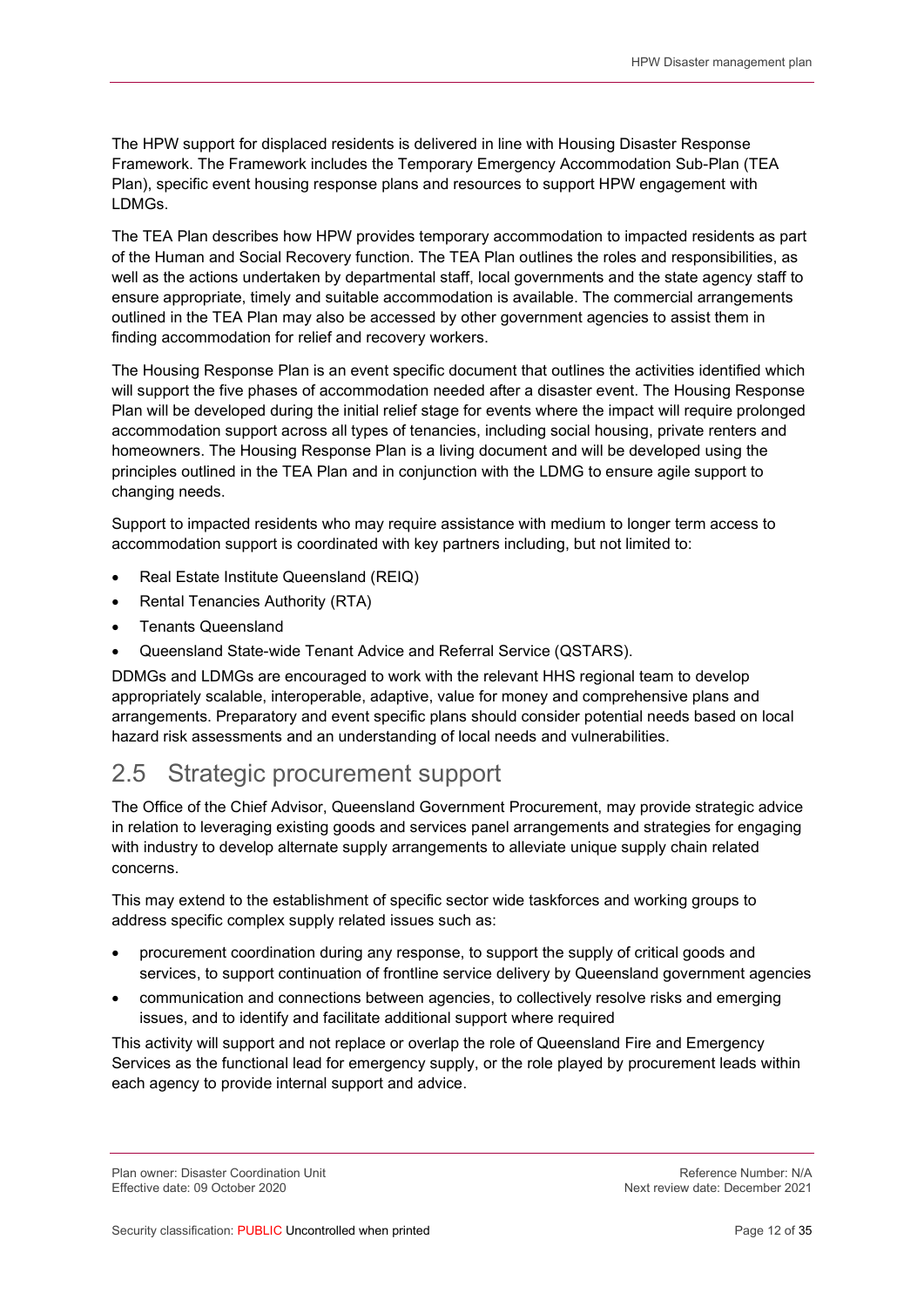## 3 Appointment to disaster management positions

HPW's disaster management arrangements include key positions, which operate at state and regional levels enabling HPW to coordinate and deliver its assigned functional support roles.

### 3.1 HPW Disaster Management Functional Coordinator

The Director-General appoints an appropriate senior departmental officer with the delegated authority to commit the resources of HPW to the SDCG. The HPW nominee to the SDCG is the disaster management functional coordinator. This role is assigned to the DDG, Building Policy and Asset Management. The approved proxy officers for this role are the DDG, Service Delivery and Operations, DDG Housing, Homelessness and Sport and Manager, Disaster Coordination Unit.

## 3.2 SDCC Disaster Liaison Officers (DLOs)

To assist the Functional Coordinator at the SDCG, Disaster Liaison Officers, DLOs, are appointed to the State Disaster Coordination Centre (SDCC) during activations. They provide detailed advice on HPW's capacity and capability in relation to the preparation for, or response to, a disaster event. They must be able to access all areas of HPW quickly including out of hours, to provide the required intelligence.

Staff from DCU are nominated and trained to provide the operational interface and agency representation to support the State-wide response at the SDCC.

### 3.3 HPW Regional Disaster Coordinator

The HPW regional disaster coordination network is based on the six QBuild regions. Regional offices are located at:

- Far North Queensland Cairns
- North Queensland Townsville
- Central Queensland Rockhampton
- Wide Bay Maryborough
- South East Queensland Brisbane
- South West Queensland Toowoomba

The HPW regional disaster coordinator is responsible for the management of regional disaster operations and coordinates any functional support to disaster response or recovery operations, arising from their respective DDMGs. The regional disaster coordinator works across all HPW business areas located in the region, not only QBuild.

The HPW regional disaster coordinator is authorised to appoint officers within the region to undertake specific disaster management roles as outlined in section 4.3 of this plan, regional disaster management planning committee.

In large scale events, the roles undertaken by regional disaster management planning committee members are to be considered interim full-time positions for the duration of recovery and response operations. To ensure delivery of normal core business services, QBuild and HHS may activate arrangements to backfill key positions vacated by any staff involved in disaster operations. Backfill personnel will be suitably qualified and can be sourced either from within or outside the impacted region.

Plan owner: Disaster Coordination Unit Network and the Section of the Section Perference Number: N/A<br>Reference Number: N/A Effective date: 09 October 2020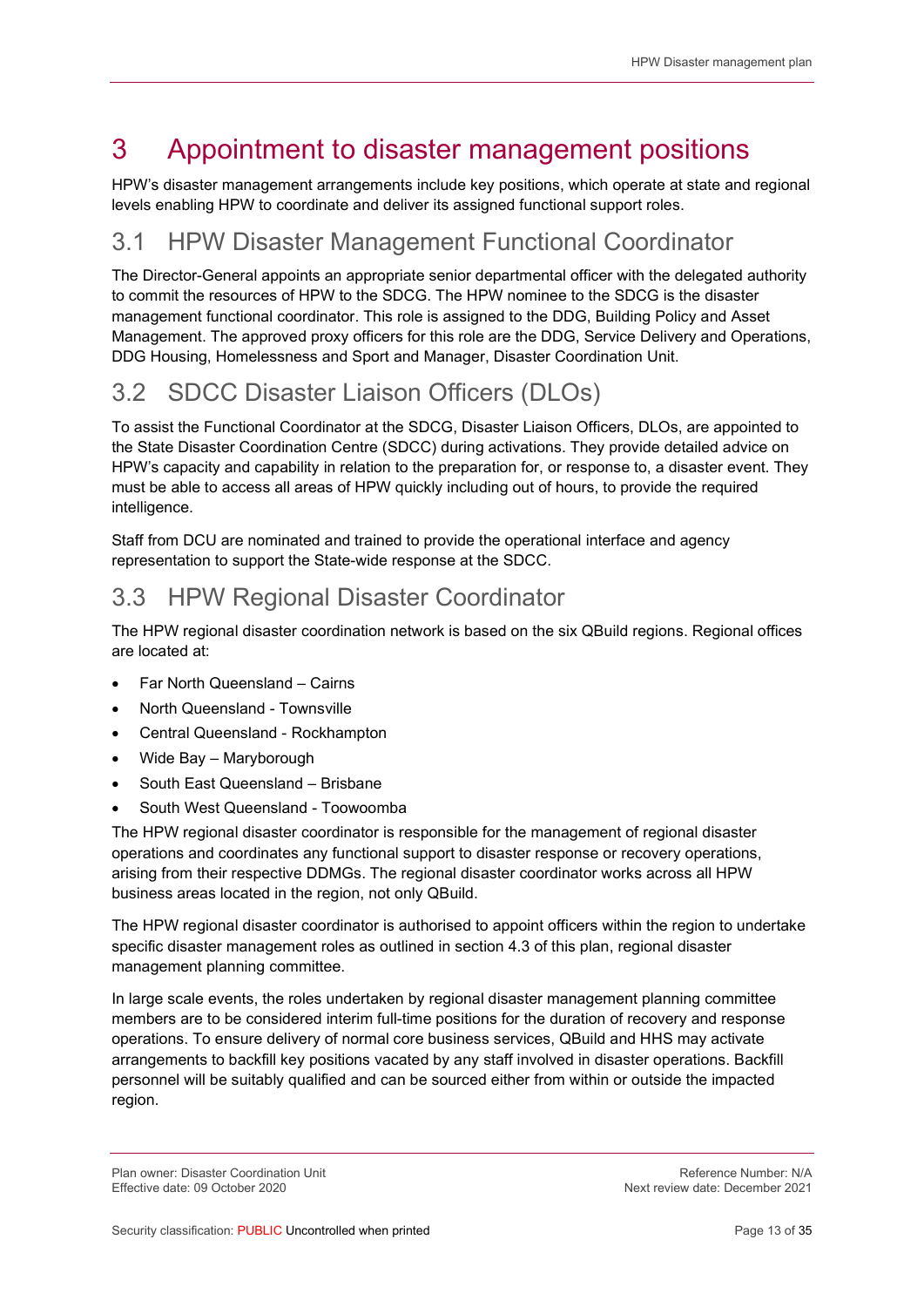## 3.4 Disaster District Liaison Officer s(DDLOs)

Under the Disaster Management Act 2003 (The Act) https://www.legislation.qld.gov.au/browse/inforce 23 disaster districts, based on Queensland Police Service boundaries, are established to provide disaster management support to local governments within their area of responsibility. Each district has established a DDMG comprising Local and key State Government agencies, and other organisations deemed appropriate.

HPW is represented on each DDMG by a network of DDLOs appointed by the Director-General's delegate, in accordance with the requirements of the Act. These officers provide the conduit for the disaster district to access HPW's lead agency knowledge and expertise when responding to a disaster event.

Liaison officers from QBuild and HHS work collaboratively to provide the expertise and services necessary to support the DDMG and impacted communities.

## 4 HPW Disaster management committees and planning responsibilities

HPW knows collaborative planning is a key mechanism in fulfilling its roles and responsibilities assigned under the State Plan https://www.disaster.qld.gov.au/cdmp/Documents/Queensland-State-Disaster-Management-Plan.pdf. HPW's expertise contributes to all phases of disaster management, prevention, planning, response and recovery.

HPW understands an effective means of all-agency planning may involve representation on specialist whole-of-Government committees, and through standing departmental committees. In addition to the activities outlined in the Plan, HPW may make available specialist departmental expertise to execute the decisions of such committees within the operational capacity and capability of the department.

### 4.1 State level groups and committees

Effective disaster management planning and coordination is not achieved in isolation. HPW, as an integral part of Queensland's disaster management system and is represented on a number of key cross-agency state level planning committees including the:

- Queensland Disaster Management Committee
- State Disaster Coordination Group
- State Disaster Coordination Group working groups
- Queensland Functional Recovery Group
- Building Recovery Group
- State Human and Social Recovery Committee
- Queensland Counter Terrorism Committee
- Queensland Counter Terrorism Committee working groups
- Disaster Management Research Advisory Panel
- Queensland Disaster Management Data Group
- Emergency Management Spatial Information Network Australia, Queensland chapter.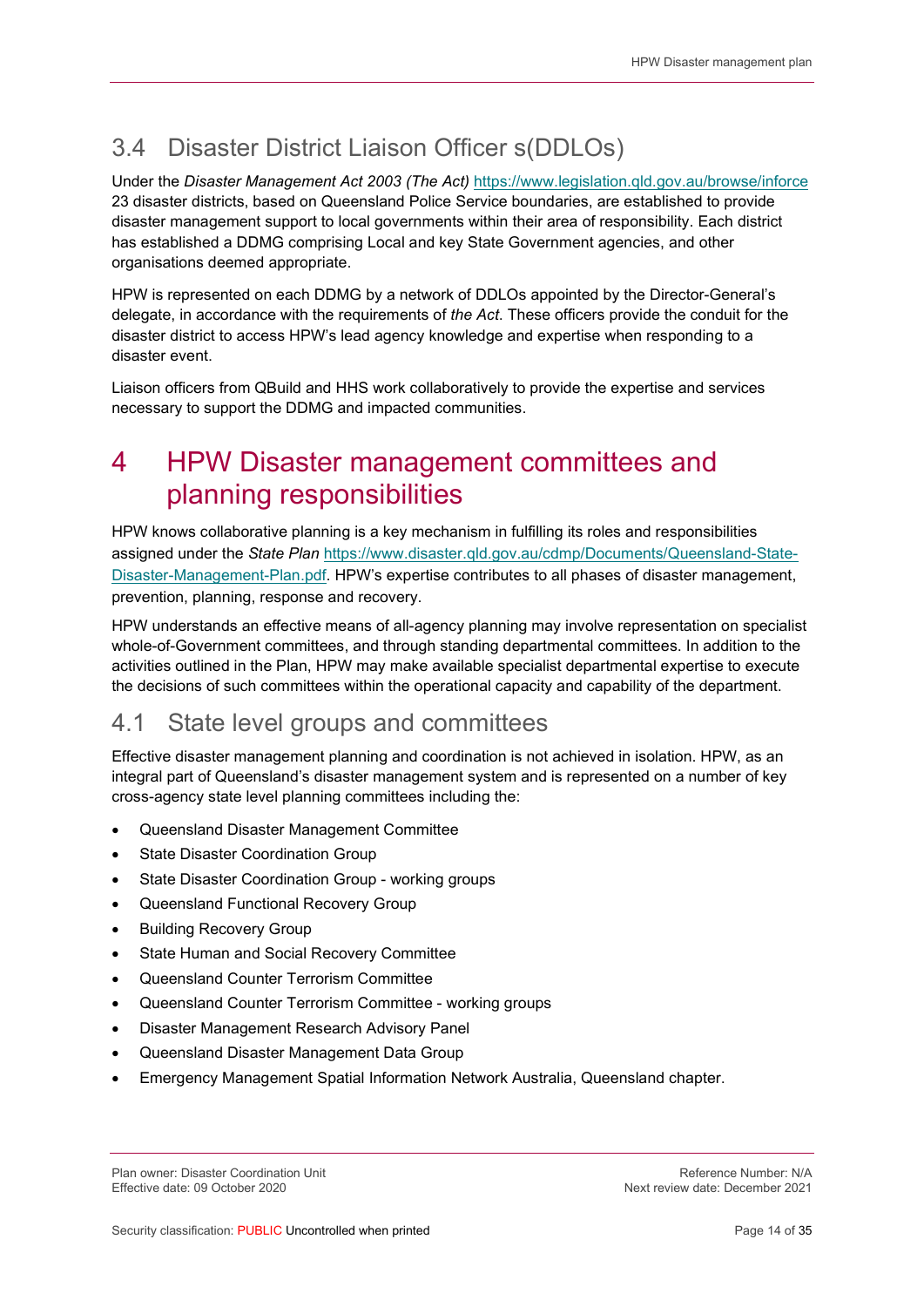HPW also provides, as required, representation and participation across ad-hoc state level committees or working groups established to address emergent disaster management matters and undertake reviews.

## 4.2 HPW Disaster Management Planning Group (DMPG)

The HPW Disaster Management Planning Group (the Planning Group) comprises a core membership of senior executive officers from business areas which support disaster management. The Planning Group is co-chaired by nominated SDCG nominees, the Deputy Directors-General, BPAM, and SDO with membership provided from:

- BPAM Major Projects (MP), including the Disaster Coordination Unit
- BPAM Building Legislation and Policy (BLP), including the Queensland Government Accommodation Office (QGAO)
- BPAM QBuild
- Corporate Services Finance Directorate (Finance)
- Corporate Services Human Resources (HR)
- Corporate Services Technology Services Group (TSG)
- QGCDG CITEC
- QGCDG Smart Service Queensland (SSQ)
- QGCDG Queensland Shared Services (QSS)
- HHS Service Delivery (HHS-SD)
- HHS Housing Partnerships Office (HHS HPO)
- HHS -Infrastructure and Service Delivery (Sport and Recreation)
- Strategy, Policy and Engagement -Communication and Engagement Unit
- Queensland Government Procurement (QGP), including QFleet

The Planning Group is supported by other departmental service area expertise, such as Legal Services, as required. The Disaster Coordination Unit provides secretariat support to the Planning Group.

The Planning Group's responsibilities are:

- to provide recommendations and assurance to the Director-General and/or the Executive Leadership Team about matters relating to disruption and disaster preparedness, response and recovery capability and capacity and potential for enterprise resilience
- to ensure there is clarity and alignment in the statements of risk appetite and desired level of disaster preparedness
- to ensure departmental and supply chain resources that HPW depends on, to deliver response and recovery services (human, physical, contractual, budget) are accessible, useable and costeffective
- to provide situational awareness and information regarding emerging issues during activations as requested
- to provide planning or other operational support during activations as requested
- to assess and approve recommended improvement initiatives from after-action-reviews and to delegate, monitor and report on improvement progress against assigned benchmarks and performance indicators

Plan owner: Disaster Coordination Unit Network and the Section of the Section Perference Number: N/A<br>Reference Number: N/A Effective date: 09 October 2020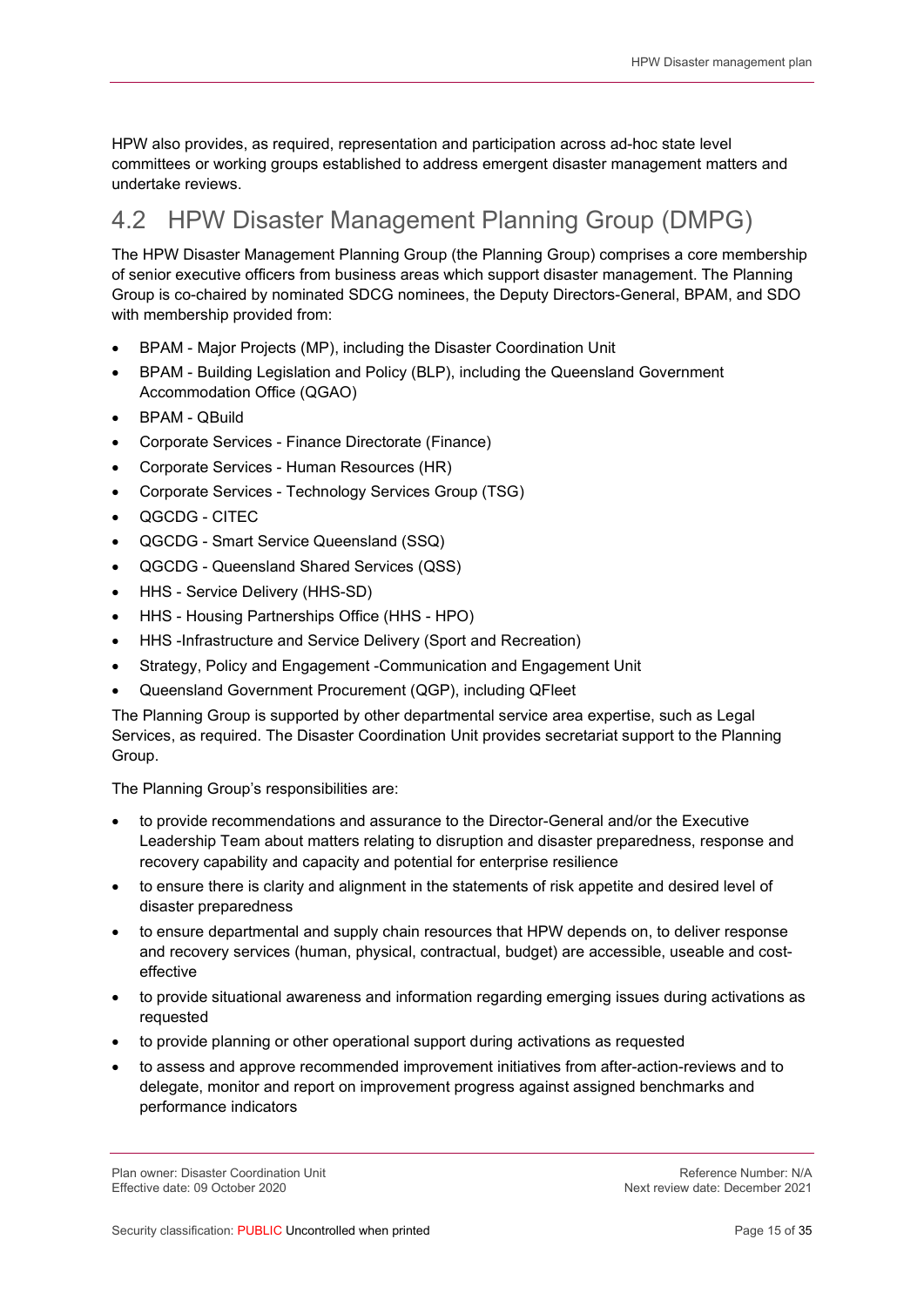to establish disaster management task groups to implement specific actions as required, and to develop plans and procedures.

The Planning Group members are also responsible for coordinating disaster management plans or procedures as deemed necessary by their respective departmental business area.

Business areas that don't support critical HPW outputs, and therefore may have available resources, are prepared to support disaster operations through their business continuity arrangements. The range of services, advice or technical support provided by non-operational areas will be aligned to core business activities.

### 4.3 Regional disaster management planning committee

In order to fulfil HPW's roles and responsibilities at the disaster district, the HPW Regional Disaster Coordinator is to establish and maintain a Regional Disaster Management Planning Committee.

The core Regional Disaster Management Planning Committees consists of:

- HPW Regional Disaster Coordinator (Chair)
- Regional disaster management reporting officer
- DDLOs and deputies
- Building and Engineering Services liaison officer
- Regional disaster management financial coordinators
- Regional procurement officer.

If there is a regional presence in the same location as the Planning Committee, representatives from the following business areas are also to be members:

- Housing and Homelessness Services
- Sport and Recreation
- Queensland Shared Services
- Smart Service Queensland

The Regional Disaster Management Planning Committee responsibilities are to:

- develop, maintain, review and test the Regional Disaster Management Plan
- meet at least once per year, prior to the summer storm and tropical cyclone season, to confirm implementation of disaster management lessons and preparedness
- meet as required, during disaster events or incidents to coordinate departmental regional support to disaster operations and situation awareness
- participate in a post-event after-action review
- implement approved review recommendations prior to the next summer storm and tropical cyclone season.

Plans are to be prepared to ensure local/individual regional requirements are met, and to guide a coordinated, all-hazards approach to disaster management. HPW's regional networks use established planning and supply chain arrangements to supplement recovery response requirements

Plan owner: Disaster Coordination Unit Network and the Section of the Section Perference Number: N/A<br>Reference Number: N/A Effective date: 09 October 2020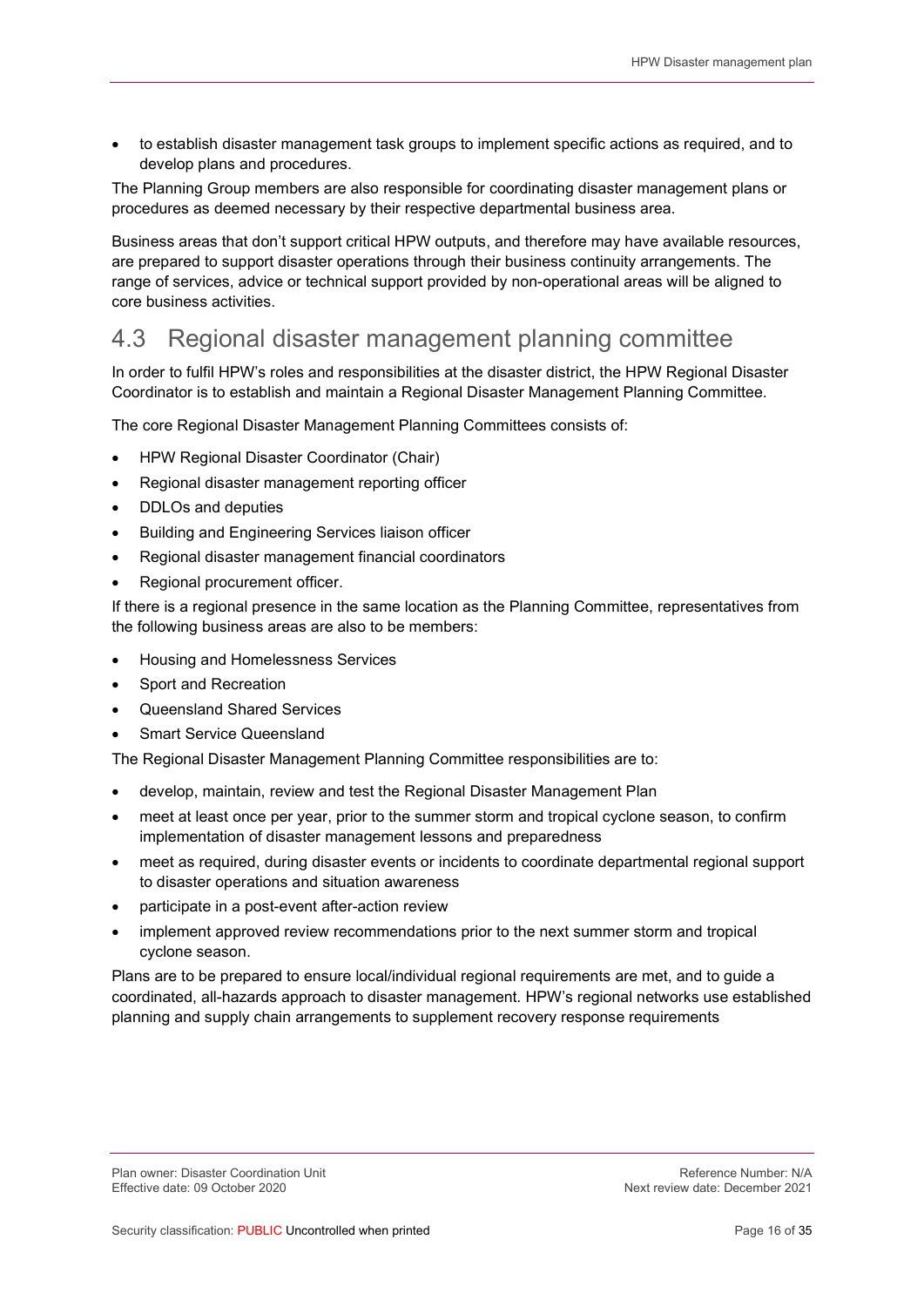## 4.4 Critical staff contact registers

DCU maintains contact registers of key disaster management personnel including HPW regional disaster coordinators and DDLOs. Contact registers are:

- confirmed and updated prior to the start of the summer storm and tropical cyclone season
- confirmed and updated where HPW's disaster arrangements are placed on alert
- stored, maintained, used and accessed according to Privacy Commissioner guidance, Privacy and managing disaster events https://www.oic.qld.gov.au/guidelines/for-government/guidelinesprivacy-principles/applying-the-privacy-principles/privacy-and-managing-disaster-events.

DCU sources and consolidates the critical staff contact registers on advice from the delegated authority and distributes to the HPW Disaster Management Planning Group members by 1 November. Members will distribute the contact registers through their divisions.

#### 4.5 Contractor/supplier contact registers

HPW recognises that the commercial sector can provide significant resources to support a surge of its core services in response to a disaster and the ongoing delivery of HPWs disaster functional support roles to the community, in particular, the provision of temporary accommodation.

All departmental business areas maintain appropriate registers of contractors, service providers or suppliers required to support HPW's functional support roles.

HPW will continue to develop relationships with major construction and building service providers that have proven scalable capacity to offer solutions to a range of building-related tasks during a response to, or recovery from, disaster events. The range of outsourced work may include, but not be limited to, damage assessment; temporary accommodation; community reconstruction; or, environmental remediation including asbestos clean-up.

Registers shall document contact names of persons in commercial organisations including business telephone and email contact details, mobile telephone numbers, after hours telephone numbers and any other relevant information including the types of services offered and/or the range of materials available. The registers are to be reviewed and must be current prior to 1 November each year. They should be re-confirmed in anticipation of a disaster event as the SDCC moves to lean forward.

### 4.6 Review of Business Continuity arrangements

All departmental business continuity arrangements must be reviewed for currency prior to the start of the tropical cyclone season on 1 November each year.

A review of this Plan is undertaken to confirm the validity of the arrangements following an activation or training exercise. This approach is consistent with the requirements of the Disaster Management Act 2003 https://www.legislation.qld.gov.au/browse/inforce,

Any review must include input from all appropriate stakeholders and can normally be best achieved through an extraordinary meeting of the relevant committee. Any plan review meeting shall include an invitation to officers at an operational level who might be in a position to offer insights about how well arrangements enabled them to perform their roles and deliver services.

Any recommended improvements should be documented in an after-action review (AAR) plan and forwarded to DCU.

Plan owner: Disaster Coordination Unit Network and the Section of the Section Perference Number: N/A<br>Reference Number: N/A Effective date: 09 October 2020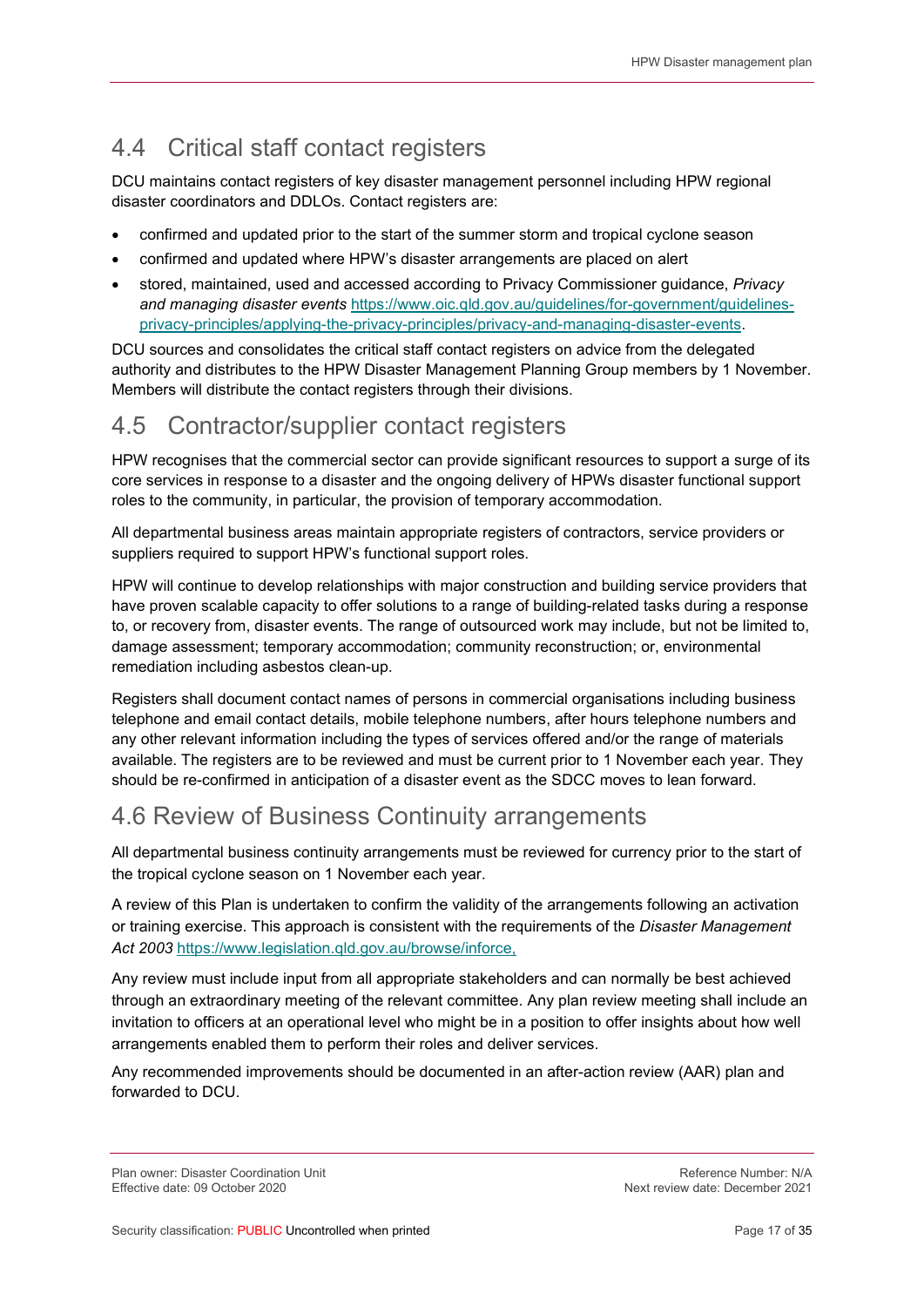### 4.7 Record keeping

It is important to ensure that full and accurate recordkeeping is undertaken during all phases of the disaster management cycle, this ensures and enables HPW to:

- remain compliant with legislated recordkeeping, financial management and Code of Conduct activities
- provide accurate and detailed departmental intelligence
- compliance with DDLO requirements
- provide supporting information relating to funding and claims including those under Disaster Recovery Funding Arrangements, the Queensland Government Insurance Fund and commercial cost recovery arrangements
- input information into After-Action Reviews to identify trends and improvement opportunities across the department and the sector
- provide accurate and timely information for investigations and enquiries after an event.

The recordkeeping for disasters factsheet provides detailed information regarding the management of disaster related records including, emails, reports, decisions and diary notes.

## 5 Activating Disaster Management Plans

The arrangements outlined in this Plan will be activated to support disaster operations at state and/or district disaster levels. The activation of a disaster management plan may also activate a number of continuity arrangements, in line with the HPW Business Continuity Plan.

#### 5.1 Authority to activate plan

The authority to activate the Disaster Management Plan, or regional disaster management plans, is delegated to the following officers:

- the Director-General, HPW
- other HPW Executive Leadership Team (ELT) members
- the Functional Coordinator
- any HPW Regional Disaster Coordinator, in consultation with the Director-General.

External requests to activate HPW's Disaster Management Plan may actioned if received from:

- the Executive Officer of the Queensland Disaster Management Committee
- a District Disaster Coordinator, Queensland Police Service
- any other functional lead agency in conjunction with one of the external officers listed above.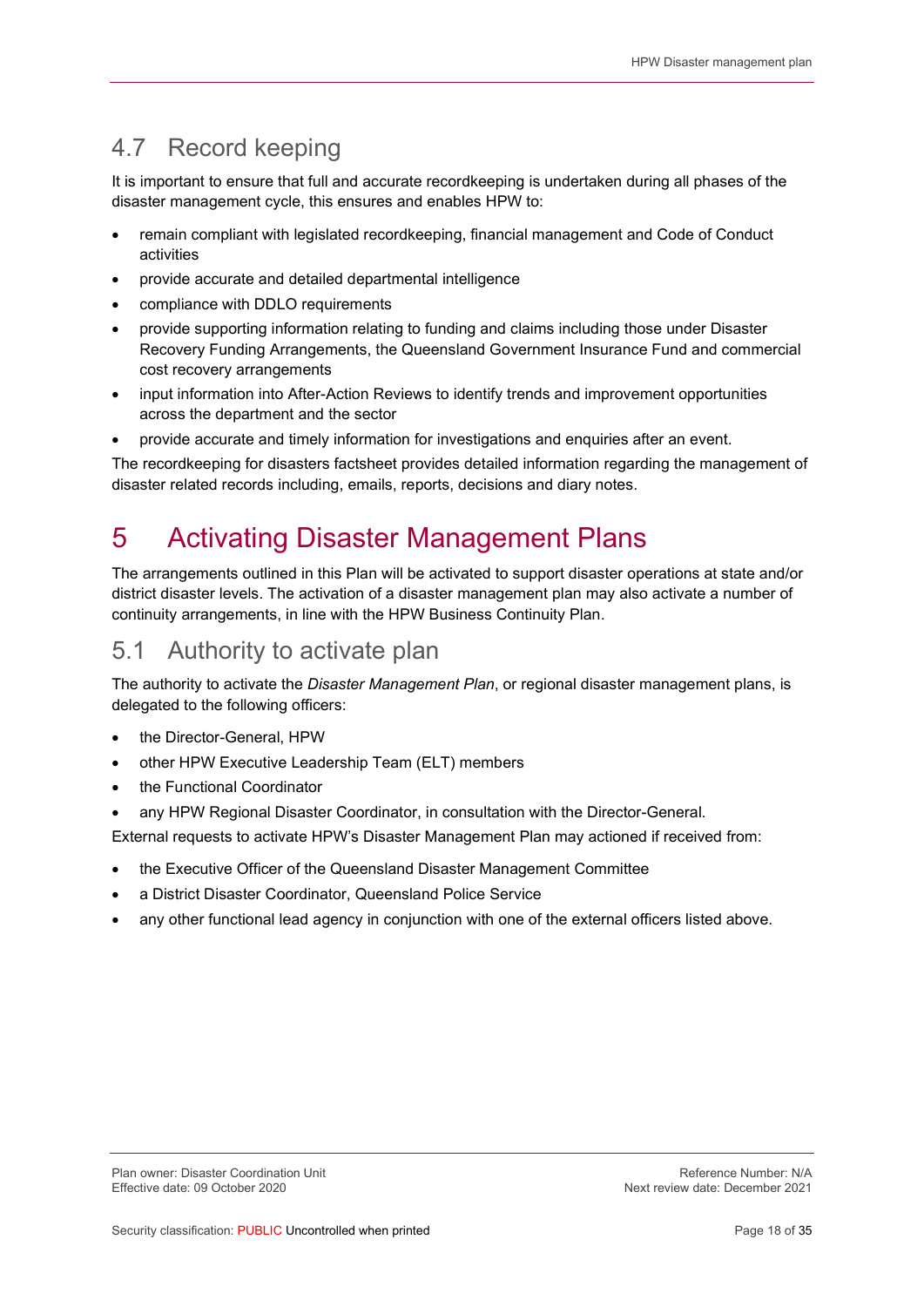## 5.2 Levels of activation

HPW's disaster management arrangements are activated in the following stages:

- Alert when it is known that a disaster event may occur. Monitor situation: no action required.
- Lean Forward when it is known a disaster event is imminent. Prepared but not activated. Information will be requested from business areas relating to departmental resources located in the potential impact area, any known vulnerabilities and proposed strategies to respond. Business areas should be identifying resource requirements for deployment or service delivery requirements, establishing coordination centres and confirming availability of critical staff for the potential duration of the event.
- Stand Up when a disaster event is highly likely, is occurring or, has occurred. Business areas shall have a clear understanding and be able to report what impacts will be to HPW. During this stage, decision-makers are particularly interested in any current issues and emerging risks facing HPW and service delivery. Staff are deployed, surge requirements are actioned, daily reporting is resourced, functional responsibilities are met, continuity plans are activated, liaison officers are deployed.
- Stand-down The winding back of services either because the risk of a disaster event occurring has passed, or the event has occurred, and the response and recovery phases are managed within business-as-usual processes.

Unpredicted events such as a sudden storm, earthquake, flash flooding or a terrorist attack will result in the first stage proceeding directly to 'Stand up'.

### 5.3 Activation of the Disaster Management Planning Group

For events that have a lead time, such as cyclones or floods, DCU will advise the Chair of the Disaster Management Planning Group as soon as practicable, that the SDCC has moved to the 'lean forward' level of activation.

The Chair will request all members provide the status of assets and staff within the potential impact zone (pre-event intelligence report).

### 5.4 Activation reporting requirements

During a disaster event information collation, analysis and communication is a key risk management strategy. Delegated departmental decision-makers require access to current, accurate, relevant and actionable information in order to:

- prepare for, and manage risks to staff, clients and customers
- prioritise and protect business operations and staff
- deliver coordinated agency support to response and recovery strategies.

The flow of fast accurate information is critical to ensure decisions are made with the lowest possible risk to HPW. HPW has responsibility to advise the Minister on departmental disaster response and recovery operations and emerging risks.

DCU is responsible for facilitating the information management and risk intelligence reporting process and to disseminate situational reports across HPW. DCU also provides a high-level state-wide situation report to the SDCC in relation to the department's responsibilities under the State plan https://www.disaster.qld.gov.au/cdmp/Documents/Queensland-State-Disaster-Management-Plan.pdf.

Plan owner: Disaster Coordination Unit Network and the Section of the Section Perference Number: N/A<br>Reference Number: N/A Effective date: 09 October 2020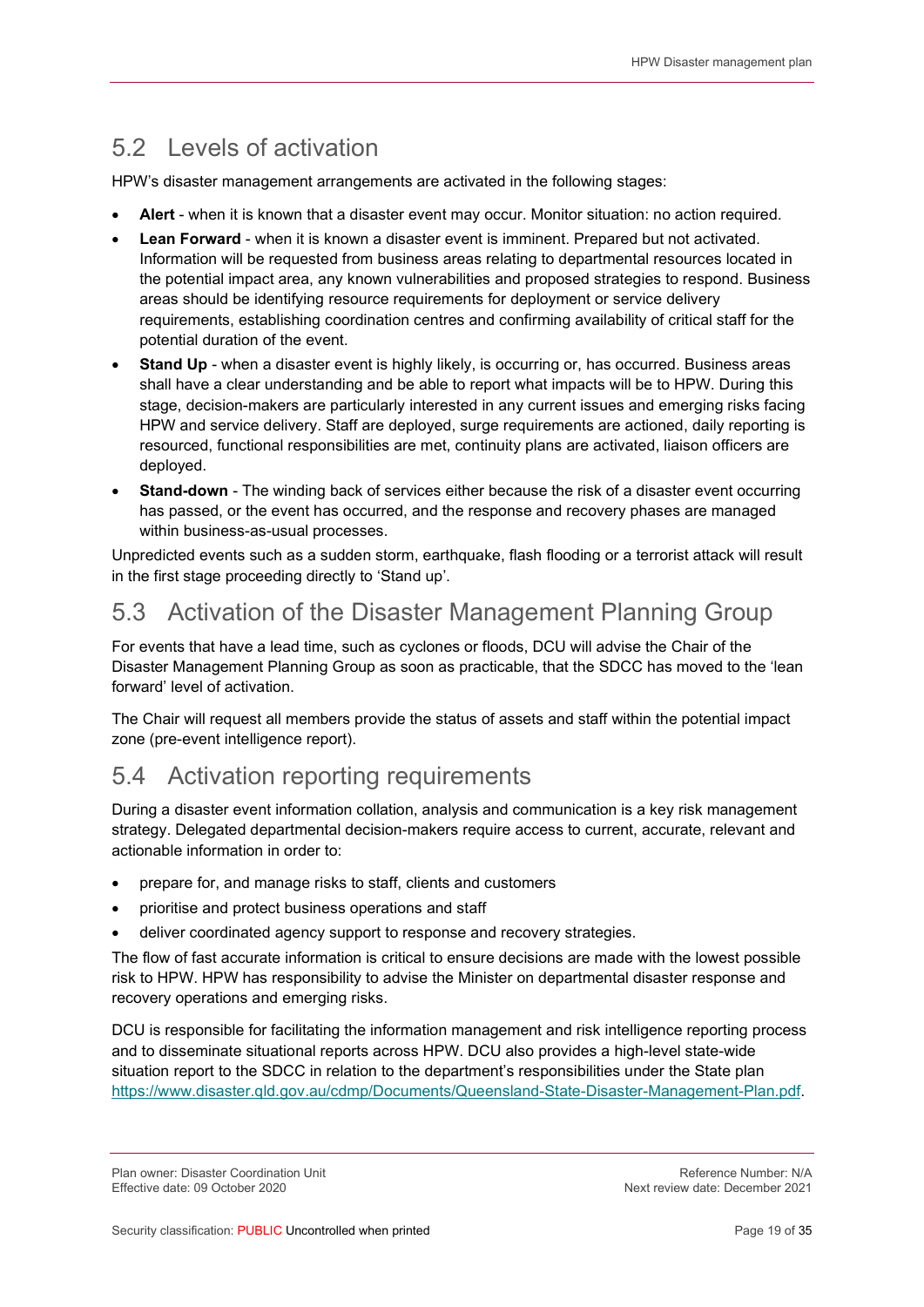When the plan is activated, Planning Group members will nominate an appropriate person to be the point of truth for event impact information from their service area. These nominated officers will prioritise the provision of information to the nominated coordinating point as, and when, required.

The Minister through the Director-General will receive daily updates which will combine all reporting streams, key datasets and activities/risks from the daily situation report into a concise, high level brief. The focus is on current departmental operations, predicted future needs, current issues and emerging risks. These situational reports and additional exception reports will provide the intelligence for departmental updates to the QDMC and SDCG.

## 5.5 Debriefing

Debriefings and after-action reviews are the mechanism for staff to provide insights about the way, and how well, planned processes and procedures enabled them to respond to the disaster event. This requires a critical and objective assessment with a focus on improvements in the efficient delivery of agency preparedness, response capacity and a sustainable, resilient built environment. Debriefing will be undertaken by a single service area, or in the case of wide scale events, by representatives of multiple departmental business areas. DCU has published resources on the HPW intranet to assist business areas to deliver these activities.

## 6 Disaster coordination capability

HPW shall as required, establish HPW coordination centres at state and/or district levels. The disaster coordination centres shall function as the focal point to coordinate requests, information and support for disaster operations at state or disaster district level. Coordination centres may be virtual or physical, as required.

#### The HPW Business Continuity Plan

https://hpwqld.sharepoint.com/sites/intranet/ResourceCentre/PoliciesProcedures/Pages/DisasterMan agement.aspx outlines the accommodation arrangements which will be used by the Executive Leadership Team if an extraordinary meeting is required in response to an event. Due to HPW's geographic spread, the Disaster Management Planning Group shall meet using Skype and/or teleconference capability to provide situational updates through exception reports to support QDMC meetings.

DCU is equipped to be highly mobile and has subject matter experts capable to support HPW response coordination effort and resilience to disaster events.

#### 6.1 Regional coordination centres

A regional coordination centre established to support DDMG operations shall where practicable, use existing HPW facilities and resources. Procedures shall be developed to activate and operate the disaster coordination centres and shall be incorporated into HPW Regional Disaster Management Plans.

If primary locations of regional disaster coordination centres are impacted by the event, alternative accommodation arrangements, outlined in the regional business continuity plan and HPW Regional Disaster Management Plans, will be activated. This will be communicated to stakeholders at state and regional levels.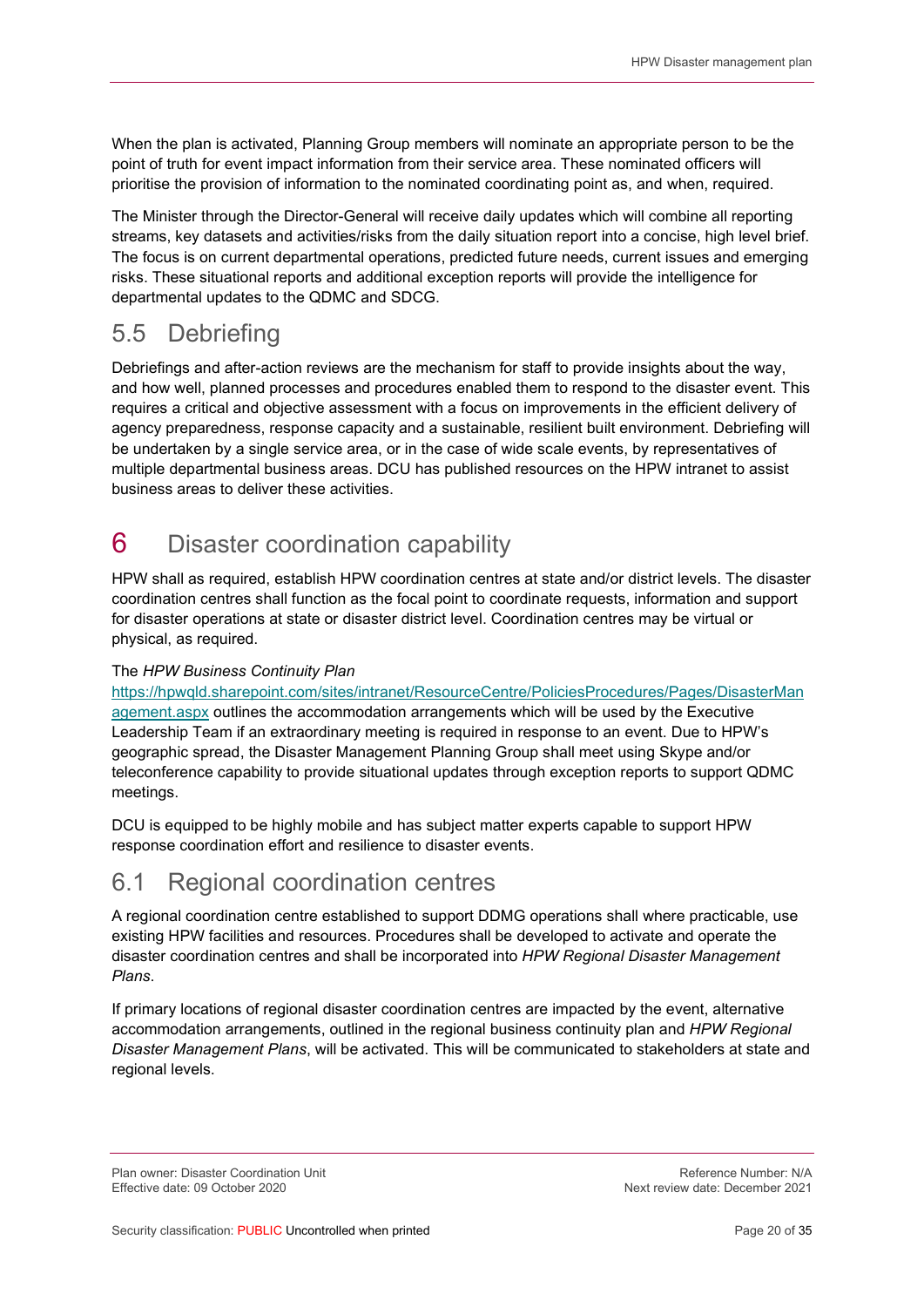## 6.2 Divisional disaster coordination arrangements

Through robust business continuity planning, each division has developed arrangements and protocols to support and deliver their disaster management responsibilities. In some divisions, particularly those with a regional presence, these arrangements are more granular and include arrangements to coordinate staff deployment, data capture and reporting requirements.

## 7 Delegations and reimbursement of costs

The allocation of resources and the need to commit funds can vary greatly depending on the scale of an event. Before any significant departmental resources are committed to the response and recovery effort, DCU should be contacted to ensure the financial risk to HPW is minimised.

In the event of disaster type impact at local government level only, e.g. disaster district arrangements are not activated, HPW regional offices may act as a contractor or as a convener of contract services to local governments. In these cases, normal business communications, recording and cost recovery will apply.

### 7.1 Delegated authority

HPW functional coordinator, SDCG Member and proxies and HPW regional disaster coordinators have existing delegation arrangements, which authorise them to commit departmental resources to support disaster operations during response and recovery.

The financial, human resource and purchasing decisions are to comply with all existing departmental and business areas' policies and delegations. A delegation for the appointment of DDLO's has been made to support operationalisation of this plan and supporting arrangements.

### 7.2 Maintain accurate records

#### 7.2.1 Operations log – Chronological communication record

Maintaining an accurate up-to-date operations log is critical to promote a shared understanding of support needs and priorities, as this aids decision-making for disaster operations and provision of support. The DMLO must document telephone calls, requests for support, meetings, contentious or hot issues and instructions given or received.

The minimum information to be recorded includes; date, time, to and from (including name, agency and contact details), nature of information, action taken and priority. An accurate log provides the HPW liaison officer with a record of what and by when, needs to be achieved. It can be used for planning, procurement preparation and expenditure tracking, compliance checking, briefings, situation reports, after-action reports (AAR) and legal enquiries. It is vital the liaison officer maintain their logbook, as record management policy requires logbooks to be stored for seven-years post-event.

#### 7.2.2 Manage requests for assistance (RFA)

All HPW staff are to keep records of any requests for assistance they receive for actioning, and evidence of related financial transactions such as tax invoices and expense claims. This includes copies of RFA's that have been referred back to a more appropriate agency to action and a written log of the steps undertaken to resolve the RFA. Such documents provide critical evidence in the submission of claims for reimbursement of costs against established funding schemes and in the event of post incident reviews.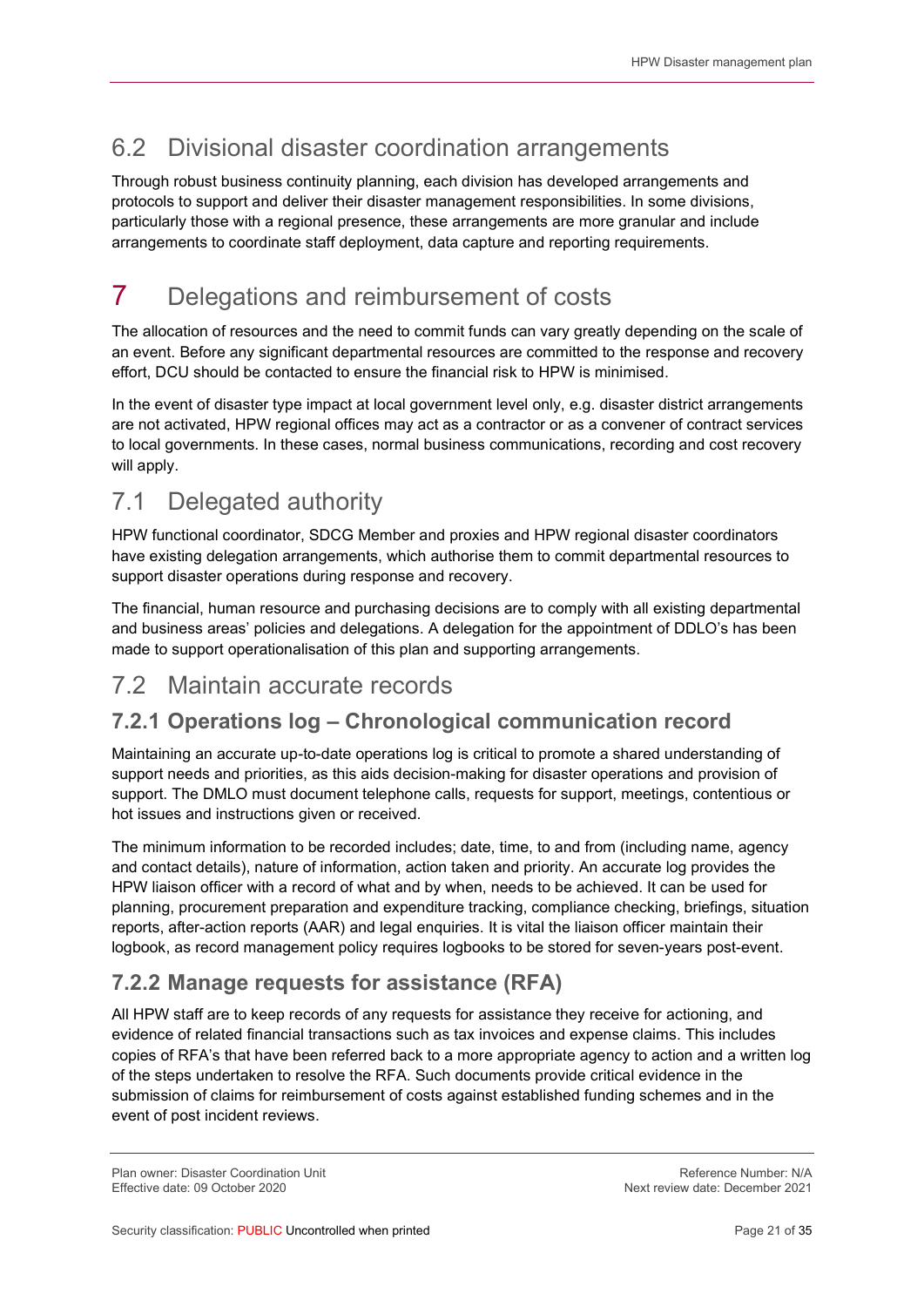### 7.3 Financial management and arrangements

In accordance with the State Plan https://www.disaster.qld.gov.au/cdmp/Documents/Queensland-State-Disaster-Management-Plan.pdf s(9.7.1), HPW will not incur the costs of other agencies or local governments unless there are exceptional circumstances which prevent them from meeting their own financial obligations.

HPW will recover eligible costs for the provision of response and recovery activities associated with a disaster or other event. The mechanisms to recover these costs is governed by the particular funding arrangement activated for the event. Attachment 4 provides a general summary of the various funding arrangements associated with events for which HPW has had a previous involvement.

#### 7.3.1 Chief Finance Officer (CFO)

The Chief Finance Officer and Finance Branch within Corporate Services Division is responsible for the provision of high-level advice on HPW's financial policies, and interaction with financial officers from other departments on financial arrangements associated with an event.

The finance branch also coordinates the collation and claim for reimbursement of costs incurred through the support of the Community Recovery Ready Reserve on behalf of HPW. Each service area/business unit nominates suitably qualified officers to act as financial coordinators and liaise with Corporate Services.

#### 7.3.2 Disaster Coordination Unit (DCU)

The DCU is the central point of contact for operational advice on the various funding arrangements activated in response to a disaster event. Before any extraordinary disaster-related costs are incurred by business areas, advice must be sought from DCU. At the completion of the event, DCU can support business areas in the development of their claims through the facilitation of expert advice from the administrating agency on the funding arrangements.

#### 7.3.3 Human Resources (HR)

Human Resources within Corporate Services, liaises with the relevant state authority seeking the activation of the Minister for Employment and Industrial Relations Directive: 06/16 Critical Incident Entitlements and Conditions https://www.forgov.qld.gov.au/documents/directive/0616/0616-criticalincident-entitlements-and-conditions for HPW's internal critical incident response workforce response and recovery efforts.

Note: This excludes the arrangements that the Department of Communities, Disability Services and Seniors (DCDSS) has in place for the Community Recovery Ready Reserve (CRRR) workforce.

#### 7.3.4 Departmental business area

Individual business areas ensure all response and recovery costs comply and, are captured in accordance with the requirements of the funding arrangements activated for an event. Business areas also develop their claims against the appropriate funding arrangements. The Financial Services Branch and DCU can provide support as required.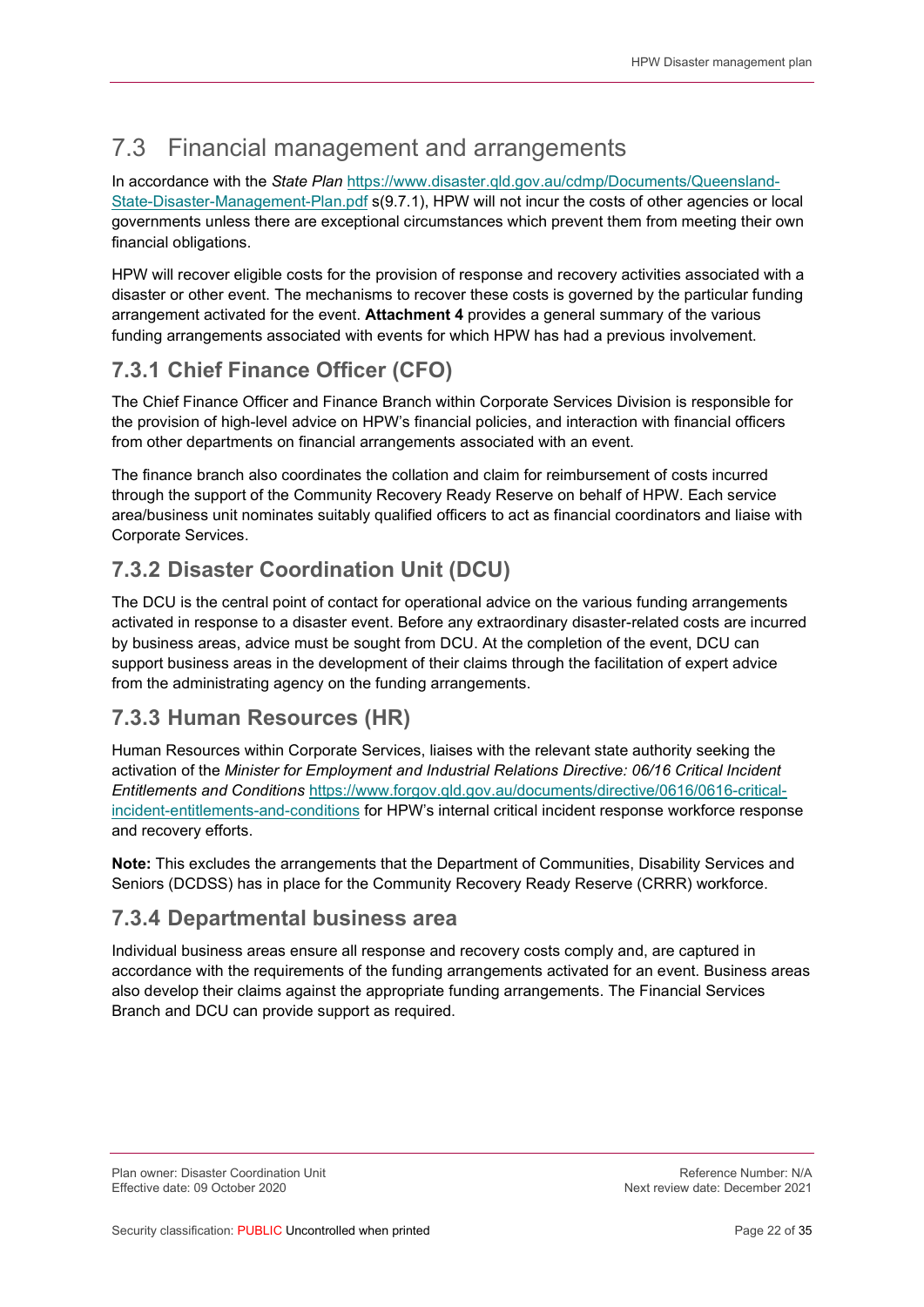## 7.4 Critical incident directives (CID)

#### The Directive: 06/16 Critical Incident Entitlements and Conditions

https://www.forgov.qld.gov.au/documents/directive/0616/0616-critical-incident-entitlements-andconditions prescribes a range of entitlements and conditions for specified public service employees under defined circumstances, including the declaration of a disaster. Application of the Directive ensures departmental employees receive appropriate entitlements and conditions while supporting impacted communities. The entitlements include:

- overtime meal allowances
- domestic traveling and relieving expenses
- hardship allowance
- motor vehicle allowances
- normal work hours and overtime
- higher duties allowances
- field staff entitlements.

All eligible personnel involved in a response to an event where the directive has been invoked, are to be remunerated in complete accordance with the directive, and costs reimbursed through the appropriate process. This may include staff deployed into the SDCC to support housing recovery functions, to coordination teams and other associated support functions.

Considerations for business areas should also include:

- fatigue management and resulting impact on staff undertaking:
	- o Disaster Liaison Officers and committees
	- o CRRR activities
	- o reporting officer functions
	- o business-as-usual activities in the office
- creation of multiple teams to support rotation and succession options
- mandatory delivery of services, especially in prolonged events.

#### 7.4.1 Ready Reserve Staff – Response and Recovery

In accordance with the Directive: 06/16 Critical Incident Entitlements and Conditions https://www.forgov.qld.gov.au/documents/directive/0616/0616-critical-incident-entitlements-andconditions, HPW supports the government's commitment to response and recovery by redirecting the collective energies of HPW's workforce from non-critical priorities to critical priorities of protecting life and property, and longer-term human and social recovery.

Departmental business areas are required to permit staff who have been approved for participation in CRRR activities, to undertake induction, training, released for deployment and attend debriefs as determined by the relevant lead agency.

DCU is responsible for the annual awareness and recruitment campaign to ensure all eligible staff have an opportunity to nominate for CRRR. Corporate Services ensures this capability is managed and maintained within HPW during the response and recovery phases of a disaster, including the cost recovery through the activated funding arrangements.

Plan owner: Disaster Coordination Unit Network and the Section of the Section Perference Number: N/A<br>Reference Number: N/A Effective date: 09 October 2020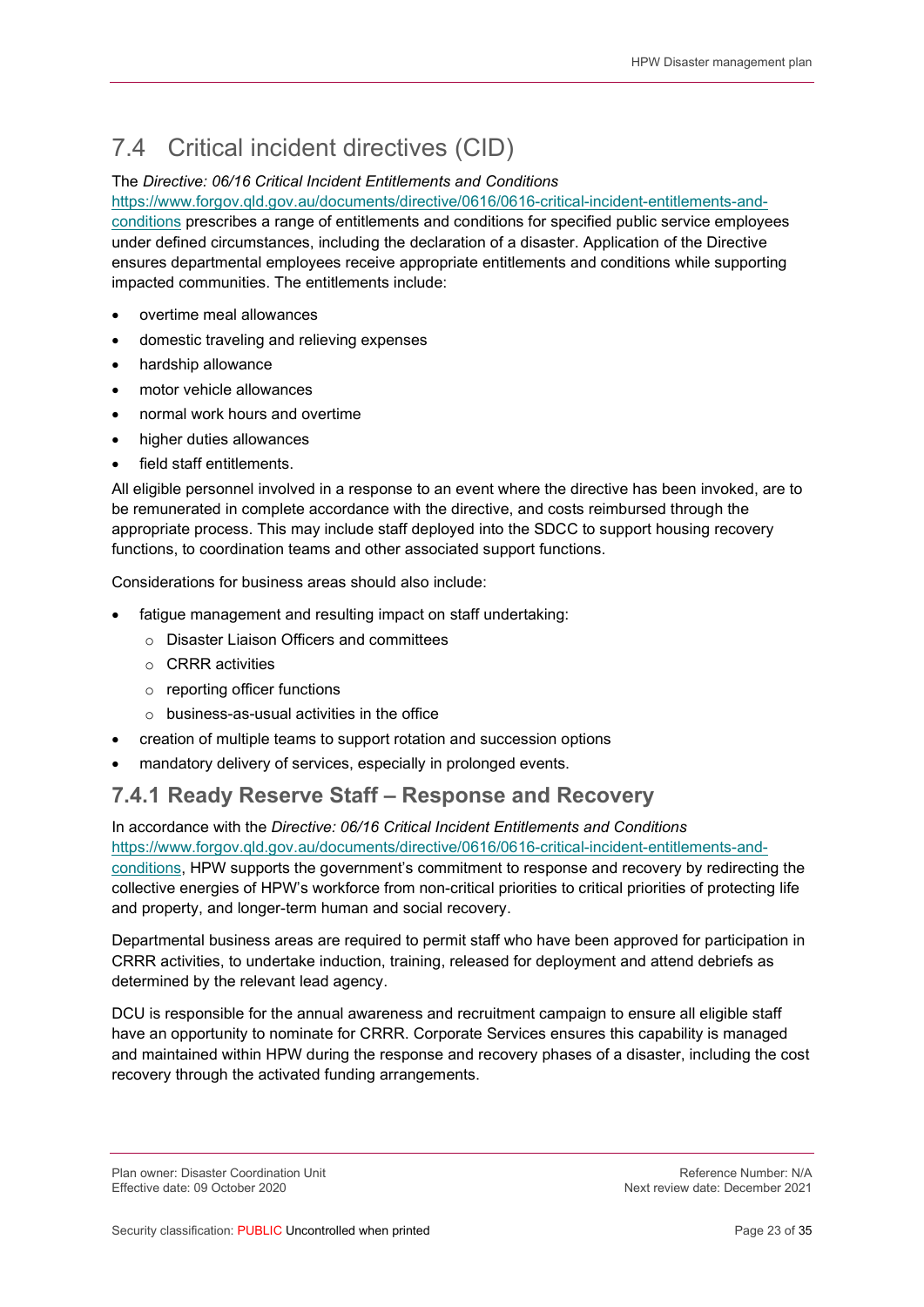## 8 Disaster management education and training

DCU, in partnership with all departmental business areas, provides access to learning and development pathways for departmental staff involved in disaster management activities. The intent of the training is to equip and empower individuals with the skills and knowledge to fulfil HPW's roles and responsibilities and be confident in their competence. DCU also provides training to external stakeholders to outline HPW's disaster management responsibilities allocated under the State Plan.

### 8.1 Internal training

DCU supports a training framework for departmental staff which takes a progressive approach beginning with basic awareness level courses and building upon these with internal training and exercises specific to HPW's disaster management functional support role.

DCU, in conjunction with departmental business areas, ensure training is developed and conducted annually or, as required for staff that have roles in supporting disaster operations.

### 8.2 External training

External training is available through:

- Queensland Fire and Emergency Services
- Department of Communities, Disability Services and Seniors
- other emergency response or functional support agencies.

Queensland Fire and Emergency Services conduct short face-to-face courses, generally over one day, on a variety of subjects. It also maintains an online training portal for agency staff to access additional courses. The Introduction to Queensland's Disaster Management Arrangements (QDMA) is accessible on line https://www.dmlms.qfes.qld.gov.au/user/login is and introductory course accessible online. Individuals actively involved in disaster management, those who have a limited exposure or responsibility within this field, and all new staff assigned a role in disaster management at either state or regional level, are to complete this course.

DCDSS maintain and coordinate the CRRR workforce. They provide face to face and online training to skill and ready their temporary workforce.

DCU works with departmental business areas to promote and get nominated individuals' access to all appropriate courses.

Where budgetary conditions allow, DCU also funds business continuity training annually to enable departmental staff to gain professional accreditation against an international standard.

#### 8.3 Training register

A central register of all departmental personnel who have undertaken departmental disaster management training records is maintained by DCU, in collaboration with the Workforce Capability team within Human Resources.

Plan owner: Disaster Coordination Unit Network and the Section of the Section Perference Number: N/A<br>Reference Number: N/A Effective date: 09 October 2020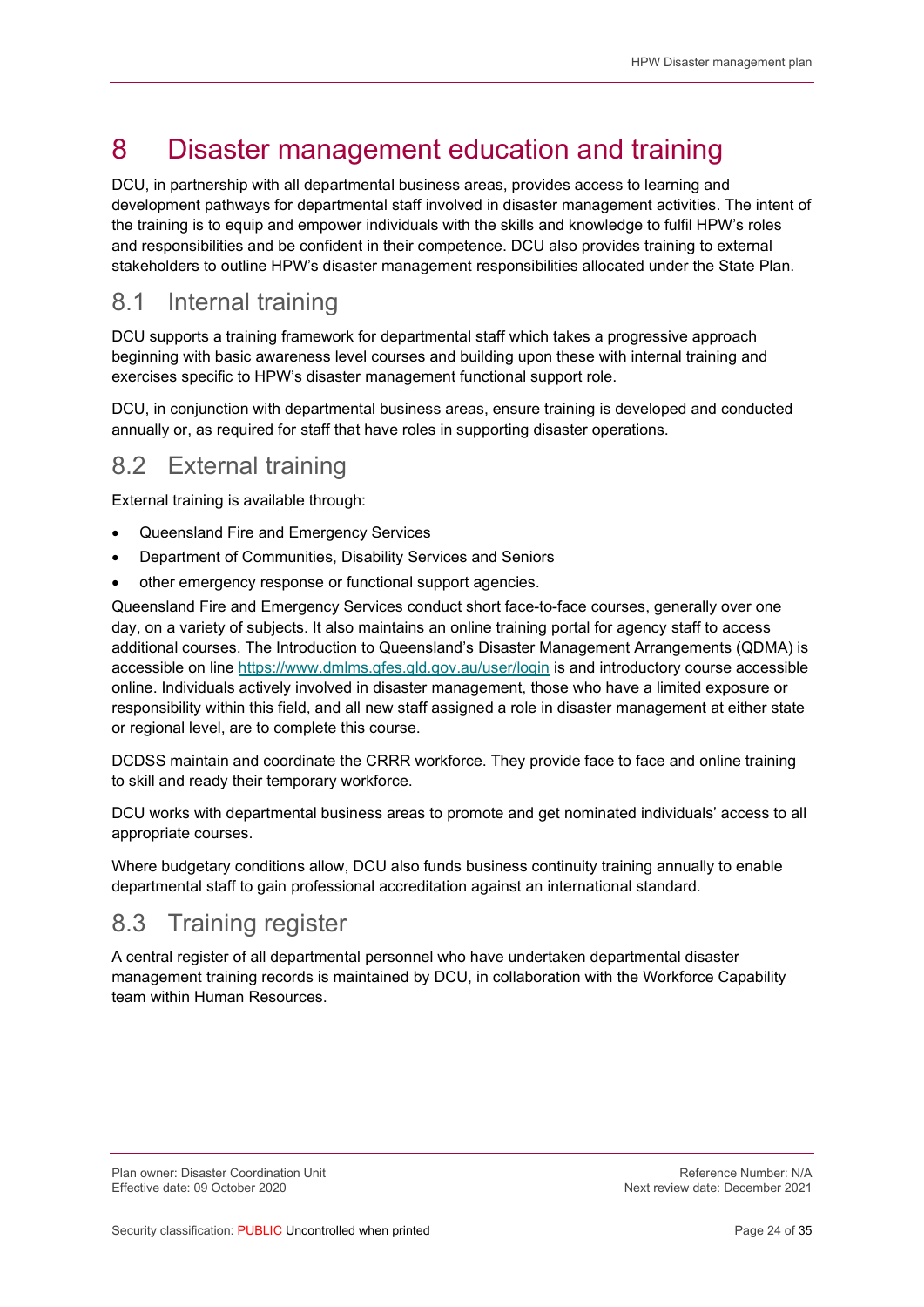## Attachment 1: HPW representation on Disaster Response Groups

| Queensland Disaster<br>Management<br>Committee      | The QDMC sets the strategic direction for the<br>Department represented by the Minister and the Director-<br>response to the disaster event.<br>General as key advisor to the Minister                                                                                                                                                                                       |  |
|-----------------------------------------------------|------------------------------------------------------------------------------------------------------------------------------------------------------------------------------------------------------------------------------------------------------------------------------------------------------------------------------------------------------------------------------|--|
| <b>State Disaster</b><br><b>Coordination Group</b>  | Department represented by the Deputy Director-General,<br>The SDCG is the primary mechanism through<br>Building Policy and Asset Management. The DDG<br>which coordinated whole of government state<br>Services Delivery and Operations, DDG Housing<br>level support is provided<br>Homelessness and Sport and Manager, Disaster<br>Coordination Unit are nominated proxies |  |
| <b>District Disaster</b><br><b>Management Group</b> | Department represented by a Senior Officer from the<br>DDMGs coordinate support and provide<br>respective QBuild and HHS regions in the role of District<br>resource gap assistance to disaster affected<br>Disaster Liaison Officer (DDLO). Each will appoint<br>communities, when requested by LDMGs.<br>deputies a to ensure depth of coverage.                           |  |
| <b>Local Disaster</b><br><b>Management Group</b>    | Although not members, HPW provides direct expert<br>LDMGs are responsible for the local<br>advisory services and functional support to LDMGs<br>community's preparation for, response to and<br>through our DDMG representation.<br>recovery from a disaster event                                                                                                           |  |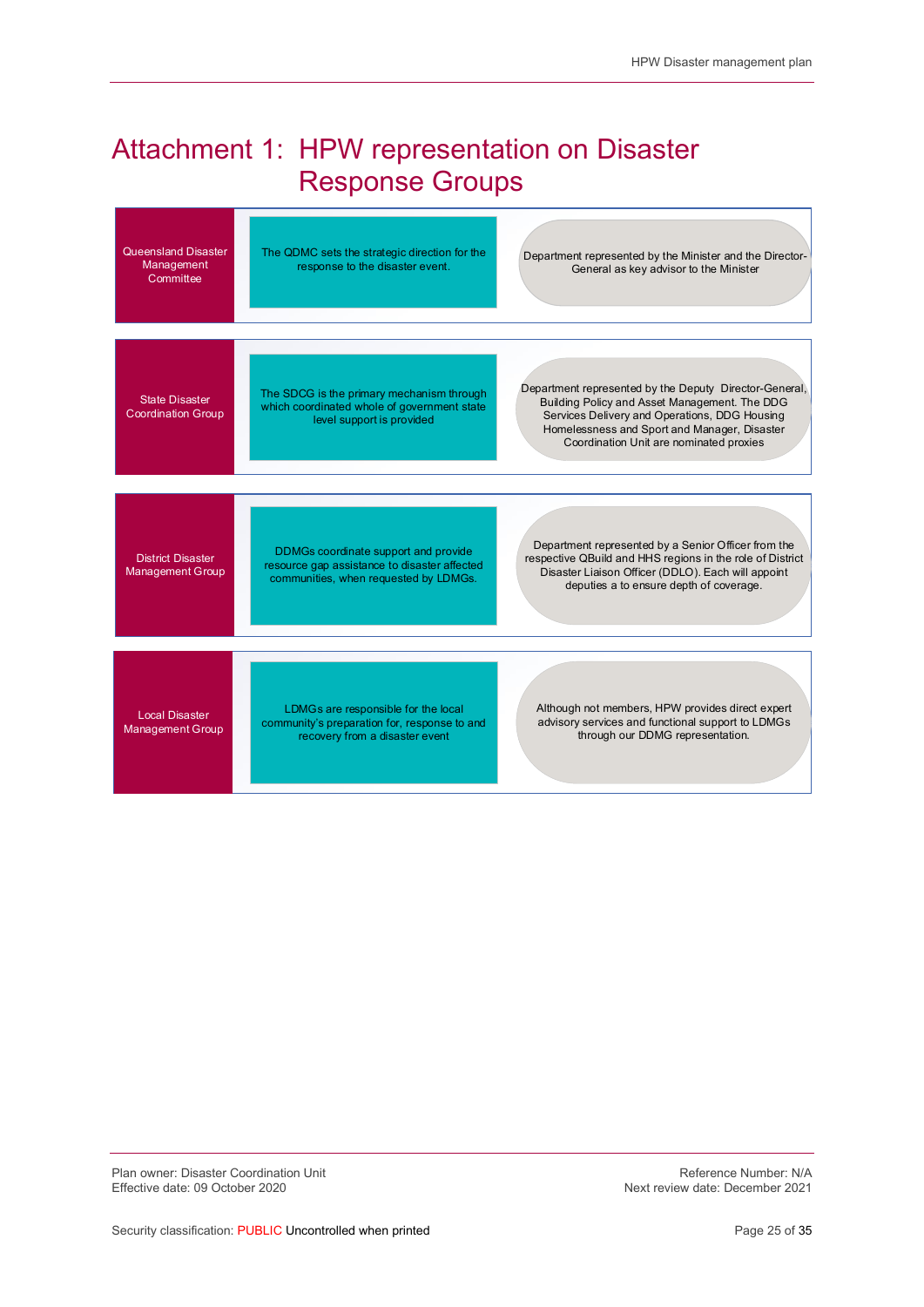## Attachment 2: HPW representation on Disaster Recovery Groups

| CLT Sub Committee -<br><b>Community Recovery</b><br>and Resilience                                | The CLT-CRR leads the strategic direction for<br>the recovery from the disaster event.                                                                                                                                                                                    | The Director-General (HPW), or delegate,<br>represents the Building Recovery Group                                                                                                        |  |
|---------------------------------------------------------------------------------------------------|---------------------------------------------------------------------------------------------------------------------------------------------------------------------------------------------------------------------------------------------------------------------------|-------------------------------------------------------------------------------------------------------------------------------------------------------------------------------------------|--|
| State Building<br><b>Recovery Group</b><br><b>State Human Social</b><br><b>Recovery Committee</b> | The BRG and SHSRC are the primary<br>mechanisms through which coordinated whole<br>of government state level support is provided                                                                                                                                          | The Deputy Director-<br>General, Housing,<br>Homelessness and Sport,<br>The Director-General<br>(HPW) chairs the BRG<br>or their delegate,<br>represents HPW at the<br><b>SHSRC</b>       |  |
| <b>State Human Social</b><br><b>Recovery Group</b>                                                | The SHSRG is the internal planning and<br>operational group of DCDSS which establishes<br>the service offerings of NGOs and Govt<br>agencies available during recovery                                                                                                    | Director, Business Enablement Development, Service<br>Delivery and Manager, Disaster Coordination Unit<br>represent HPW at the SHSRG                                                      |  |
| <b>District Recovery</b><br>Groups                                                                | <b>DRGs</b> are a sub group of the District Disaster<br>Management Groups that ccoordinate support<br>and provide resource gap assistance to disaster<br>affected communities, when requested by<br>LDMGs.<br>They are chaired by the Queensland Police<br><b>Service</b> | Building Recovery issues raised by the LDMG<br>are managed by HPW through our DDLO representation<br>on the DRG.<br>There is no separate District Building<br>Recovery Group established. |  |
| <b>District Human Social</b><br><b>Recovery Groups</b>                                            | <b>DHSRGs</b> coordinate support and provide<br>resource gap assistance to disaster affected<br>communities, when requested by LDMGs.<br>They are chaired by the Department of<br>Communities, Disability Services, and Seniors                                           | A Senior Officer from the respective Housing and<br>Homelessness Services' region represent HPW at the<br>DHSRGs.                                                                         |  |
| <b>District Human Social</b><br><b>Recovery Groups</b>                                            | <b>DHSRGs</b> coordinate support and provide<br>resource gap assistance to disaster affected<br>communities, when requested by LDMGs.<br>They are chaired by the Department of<br>Communities, Disability Services, and Seniors                                           | A Senior Officer from the respective Housing and<br>Homelessness Services' region represent HPW at the<br><b>DHSRGs.</b>                                                                  |  |
| <b>Local Recovery</b><br>Groups                                                                   | <b>LDMGs</b> are responsible for the local community's<br>preparation for, response to and recovery from a<br>disaster event                                                                                                                                              | No formal departmental representation but HHS or QBuild<br>may be consulted during the recovery period.                                                                                   |  |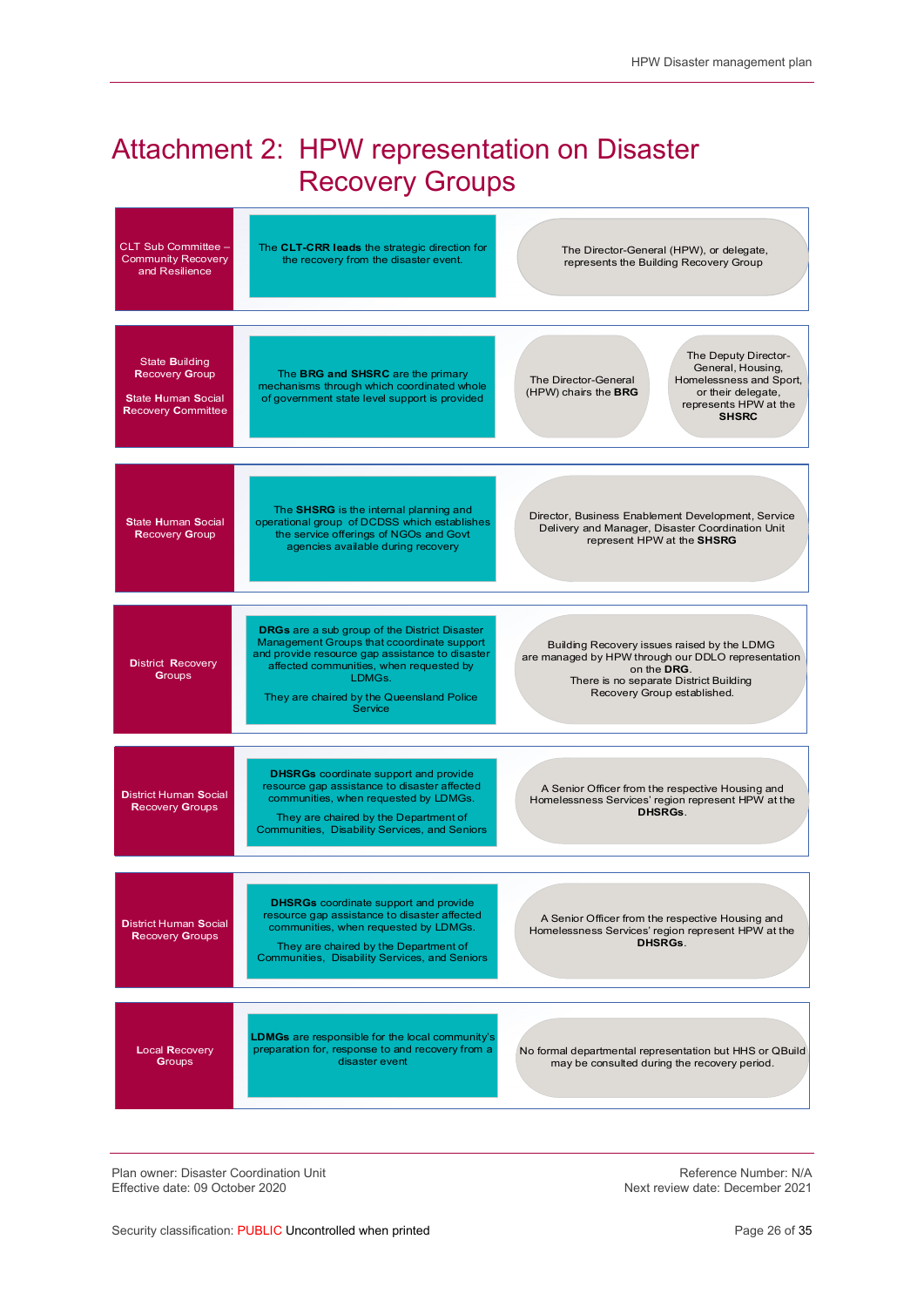## Attachment 3- Business area response responsibility matrix

|                                                                                                                                                                                                                                  | Director-General | <b>Building Policy and Asset</b><br>Management | ∞<br>Housing, Homelessness<br>Sport | Queensland Government<br>Customer and Digital | Strategy, Policy and<br>Engagement | Queensland Government<br>Procurement | Corporate Services |  |
|----------------------------------------------------------------------------------------------------------------------------------------------------------------------------------------------------------------------------------|------------------|------------------------------------------------|-------------------------------------|-----------------------------------------------|------------------------------------|--------------------------------------|--------------------|--|
| coordinate technical advice on structural suitability of buildings to use as evacuation<br>centres, places of refuge or cyclone shelters                                                                                         | A                | R                                              | $\mathsf{C}$                        |                                               | Т                                  |                                      |                    |  |
| Maintain contact registers of professional service providers, specialist building<br>contractors, building services and trades.                                                                                                  | A                |                                                |                                     |                                               |                                    |                                      |                    |  |
| Coordinate structural assistance grant assessments (SAG) on behalf of DCDSS.                                                                                                                                                     | A                | $\overline{R}$                                 |                                     |                                               |                                    |                                      |                    |  |
| Coordinate temporary office accommodation for use by state agencies where<br>occupied.                                                                                                                                           | A                | R                                              | $\mathsf{C}$                        | C                                             |                                    |                                      | $\mathsf{C}$       |  |
| Advise temporary transportable emergency accommodation for government response<br>and/or recovery workers.                                                                                                                       | A                | R                                              |                                     |                                               |                                    |                                      |                    |  |
| Advise and provide temporary emergency accommodation solutions for displaced<br>people after the closure of evacuation centres.                                                                                                  | A                | $\mathsf{C}$                                   | $\mathsf{R}$                        |                                               |                                    |                                      |                    |  |
| Coordinate evacuations, closures and restore damaged infrastructure of recreation<br>centres and department owned areas.                                                                                                         | A                | $\mathsf{C}$                                   | $\mathsf{R}$                        |                                               |                                    |                                      |                    |  |
| Provide 24/7 disaster related call centre operations on behalf of government agencies.                                                                                                                                           | A                | $\mathsf{C}$                                   | $\mathsf{C}$                        | $\mathsf{R}$                                  | т                                  |                                      |                    |  |
| Coordinate State Government website publishing of public information about major<br>events and/or disasters in partnership with relevant franchise owners.                                                                       | A                | $\mathsf{C}$                                   | $\mathsf{C}$                        | $\mathsf{R}$                                  | $\mathsf{C}$                       |                                      |                    |  |
| provide analytical web usage data and reporting to web content owners, franchises<br>and disaster management teams - facilitating reactive and tailored communication.                                                           | A                | $\mathsf{C}$                                   | $\mathsf{C}$                        | $\mathsf{R}$                                  | $\mathsf{C}$                       |                                      |                    |  |
| Collaborate with telecommunications carriers to identify the status of their networks<br>and to assist them to re-establish power where this is practical.                                                                       | A                | $\mathsf{C}$                                   | $\mathsf{C}$                        | $\mathsf{R}$                                  | $\mathsf{C}$                       |                                      | C                  |  |
| Liaise with the telecommunications industry in relation to the impact of outages on<br>response agencies' functionality and the wider community.                                                                                 | A                | $\mathsf{C}$                                   | $\mathsf{C}$                        | $\mathsf{R}$                                  |                                    |                                      |                    |  |
| Manage whole of government ICT infrastructure, data centres, networks and security<br>solutions.                                                                                                                                 | A                | $\mathsf{C}$                                   |                                     | $\mathsf{R}$                                  |                                    |                                      |                    |  |
| Processing of disaster-related grants payments and other financial transactions, and<br>processing extraordinary payroll transactions on behalf of frontline agencies.                                                           | A                | $\mathsf{C}$                                   | т                                   | $\mathsf{R}$                                  | -1                                 |                                      |                    |  |
| Coordinate emergency fleet vehicles for state agencies.                                                                                                                                                                          | A                | $\mathsf{C}$                                   |                                     |                                               |                                    | $\mathsf{R}$                         |                    |  |
| Advise on and provide emergency travel options for state agencies.                                                                                                                                                               | A                | $\mathsf{C}$                                   |                                     |                                               |                                    | $\mathsf{R}$                         |                    |  |
| Provide strategic advice to state agencies on procurement matters including the<br>establishment of incident specific sector wide procurement taskforces to support a<br>coordinated response to specific supply related issues. | A                | $\mathsf{C}$                                   |                                     |                                               |                                    | $\mathsf{R}$                         |                    |  |
|                                                                                                                                                                                                                                  |                  |                                                |                                     |                                               |                                    |                                      |                    |  |

| <b>Definition</b>                                                                                                                                                                                      | Term             | Code |
|--------------------------------------------------------------------------------------------------------------------------------------------------------------------------------------------------------|------------------|------|
| Persons whose efforts result in the tangible delivery of the task, they make sure it is delivered                                                                                                      | Responsible      | R    |
| The person who is ultimately called to provide assurance of the delivery of the task                                                                                                                   | Accountable      | А    |
| Persons who provide a direct support or advisory role and whose contributions are in the form of special<br>knowledge or expertise. Their input is essential to moving the task forward to completion. | <b>Consulted</b> |      |
| Persons kept in the loop even though they have no direct or indirect role in the activity.                                                                                                             | <b>Informed</b>  |      |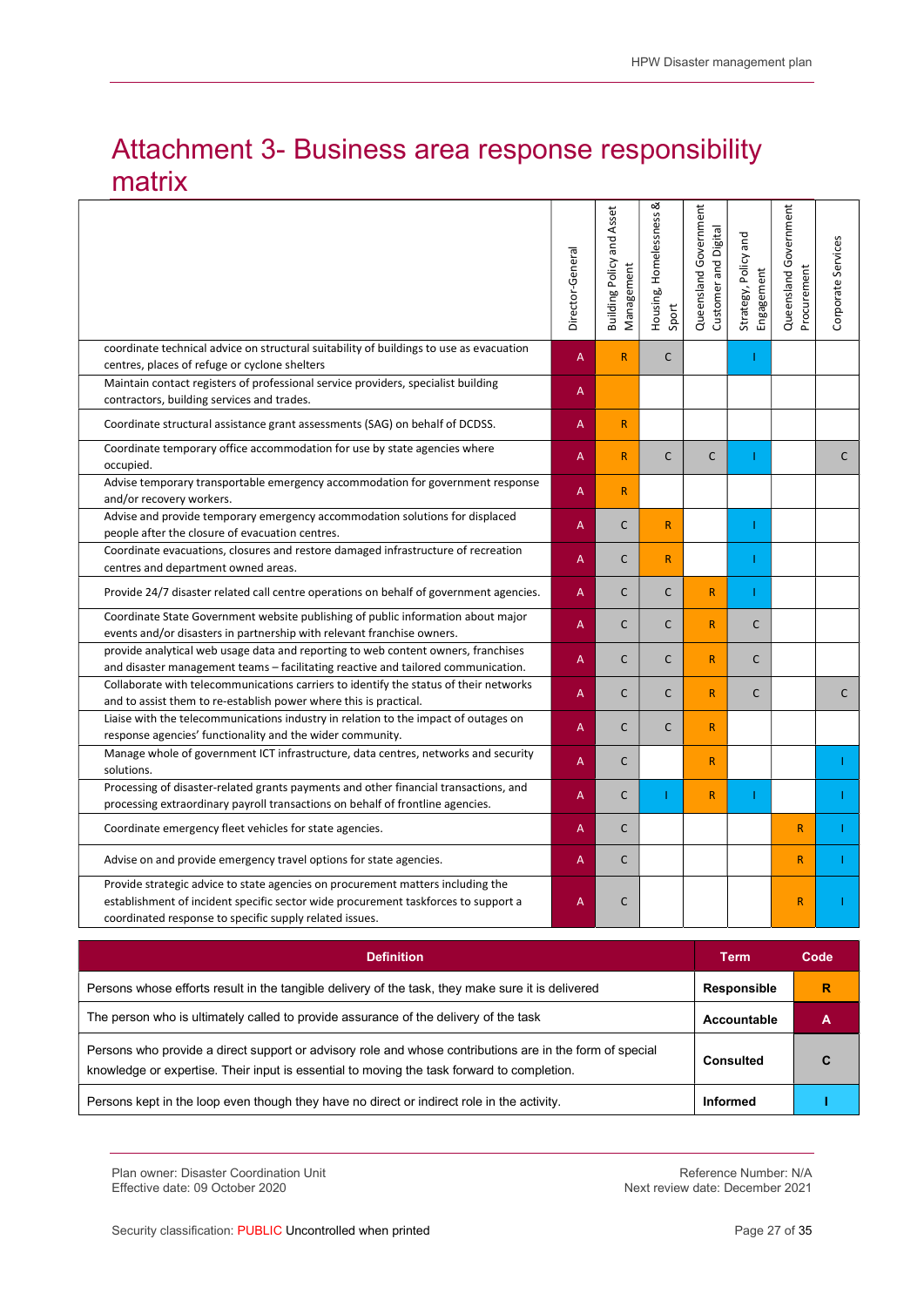## Attachment 4 Disaster management financial arrangements

#### Disaster Recovery Funding Arrangements (DRFA)

DRFA is a cost sharing arrangement between the Queensland and Australian Governments providing a range of relief measures available to communities, small businesses, primary producers, nongovernment organisations and local and state governments.

The intent of DRFA is to assist the recovery of communities whose social, financial and economic well-being has been severely affected by a natural disaster event. The DRFA Guideline https://www.qra.qld.gov.au/funding is available on the Queensland Reconstruction Authority https://www.qra.qld.gov.au/ website.

Additionally, funding may be made available under State Disaster Relief Arrangements (SDRA) https://www.qra.qld.gov.au/funding/state-disaster-relief-arrangements-sdra, which are wholly State funded program that may be activated for all hazards to provide assistance to alleviate personal hardship and distress.

The Queensland Disaster Relief and Recovery Guidelines (QDRR) https://www.qra.qld.gov.au/sites/default/files/2019-

09/Qld%20Disaster%20Relief%20and%20Recovery%20Guidelines%20%28Sept%202019%29.pdf detail the activation, eligibility and other requirements for both the DRFA and SDRA within Queensland.

The Australian Government's overarching DRFA 2018 publication and associated guidelines are available at the Disaster Assist https://www.disasterassist.gov.au/ website.

#### Note: A request from a District Disaster Coordinator, the State Disaster Coordination Centre or other authority is not indicative as to eligibility for reimbursement under DRFA.

### Queensland Government Insurance Fund (QGIF)

The Queensland Government has a reinsurance policy for all State-owned property insured by the Queensland Government Insurance Fund (QGIF) providing broad coverage for all events such as fires, terrorism and natural disasters. All damage and the associated remedial costs for damage sustained by State owned property from natural disasters will typically be directed to QGIF initially prior to assessment under DRFA.

#### Emergency animal or plant disease outbreaks

Bio-security Queensland, a division of the Department of Agriculture and Fisheries (DAF) is the threat specific agency for animal or plant disease events. Reimbursement of functional support costs may be claimed directly from DES who may submit a claim for reimbursement through the respective designated national funding process managed by either Animal Health Australia (animal diseases) or Plant Health Australia (plant diseases).

#### Oil spill response operations

Maritime Safety Queensland (MSQ), a division of the Department of Transport and Main Roads, is the lead agency for oil spill response operations in Queensland. Claims for the reimbursement of functional support costs arising from oil spill response operations are submitted through MSQ.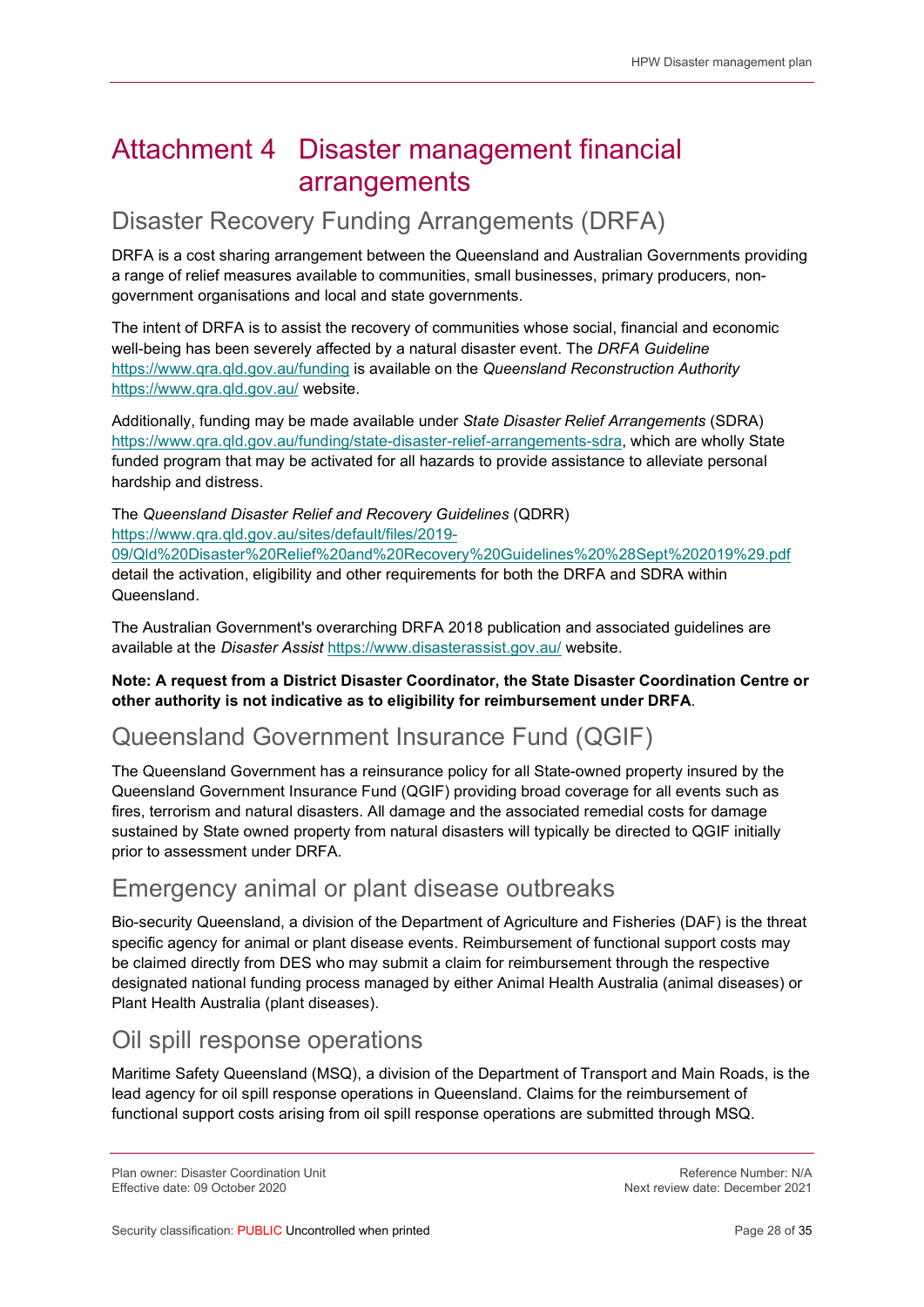Financial arrangements for oil spill operations are governed by the National Plan to combat pollution of the sea by oil and other noxious and hazardous substances and are detailed in the MSQ Guideline.

#### Pandemic

The threat specific agency for pandemic events is Queensland Health. In a pandemic event, Queensland Health will be provided with functional support via Queensland's disaster management system.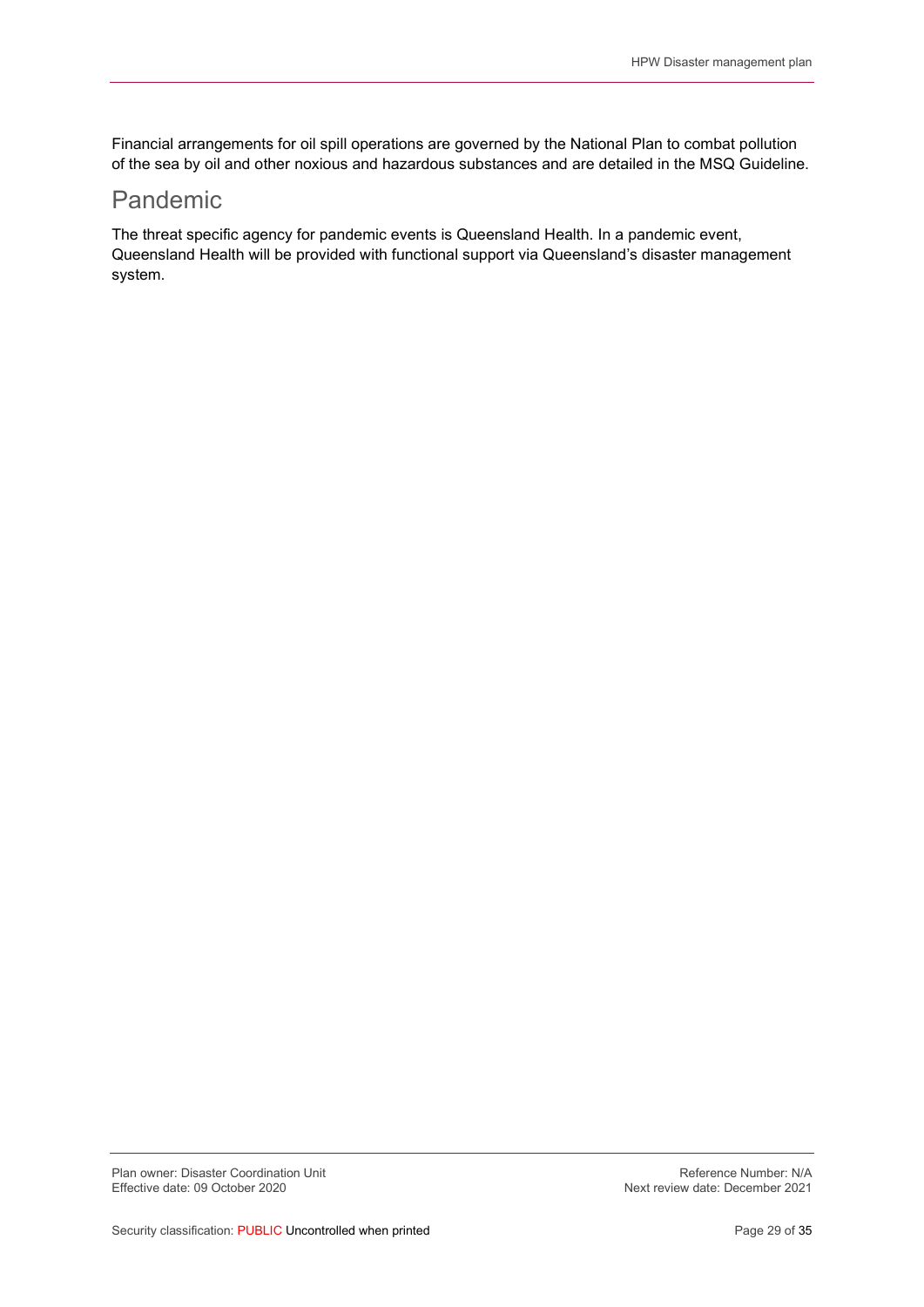## Attachment 5 Disaster management definitions

| <b>Term</b>                                 | <b>Acronym</b> if<br>applicable | <b>Description</b>                                                                                                                                                                                                                                                                                                                                                                                                               |  |  |  |  |
|---------------------------------------------|---------------------------------|----------------------------------------------------------------------------------------------------------------------------------------------------------------------------------------------------------------------------------------------------------------------------------------------------------------------------------------------------------------------------------------------------------------------------------|--|--|--|--|
| Activation                                  |                                 | The commencement of a process or activity in response to a<br>trigger. An activation is not a declaration, nor is it dependent on the<br>declaration of a disaster situation (see definition for declaration).<br>For example, activation of relief measure, as detailed in the<br>Queensland Disaster Relief and Recovery Arrangements.                                                                                         |  |  |  |  |
| All Hazards Approach                        |                                 | A level of activation: a heightened level of vigilance due to the<br>possibility of an event in the area of responsibility. Some action<br>may be required. The situation should be monitored by someone<br>capable of assessing the potential threat.                                                                                                                                                                           |  |  |  |  |
| <b>Building and</b><br>engineering services |                                 | A functional responsibility of HPW under Queensland State<br>Disaster Management Plan<br>https://www.disaster.qld.gov.au/cdmp/Documents/Queensland-<br>State-Disaster-Management-Plan.pdf. Resources and services<br>pertaining to all building or engineering disciplines which may be<br>required to assist in disaster response or recovery operations.                                                                       |  |  |  |  |
| Control                                     |                                 | Overall direction of disaster response activities, involved agencies<br>or individuals.                                                                                                                                                                                                                                                                                                                                          |  |  |  |  |
| Coordination                                |                                 | The bringing together of organisations to ensure effective disaster<br>management before, during and after an event. It is primarily<br>concerned with systematic acquisition and application of resources<br>(people, material, equipment, etc.) in accordance with priorities set<br>by disaster management groups. Coordination operates<br>horizontally across organisations and agencies.                                   |  |  |  |  |
| <b>Disaster</b>                             |                                 | A serious disruption in a community, caused by the impact of an<br>event, that requires a significant coordinated response by the state<br>and or other entities to assist the community recover from the<br>disruption.<br>Serious disruption means:<br>loss of human life, or illness or injury to humans<br>a.<br>widespread or severe property loss or damage<br>b.<br>widespread or severe damage to the environment.<br>c. |  |  |  |  |
| <b>District Disaster</b><br>Coordinator     | <b>DDC</b>                      | Senior Queensland Police Service Officers appointed under the<br>Disaster Management Act 2003<br>https://www.legislation.qld.gov.au/browse/inforce for each of<br>Queensland's 22 disaster districts.                                                                                                                                                                                                                            |  |  |  |  |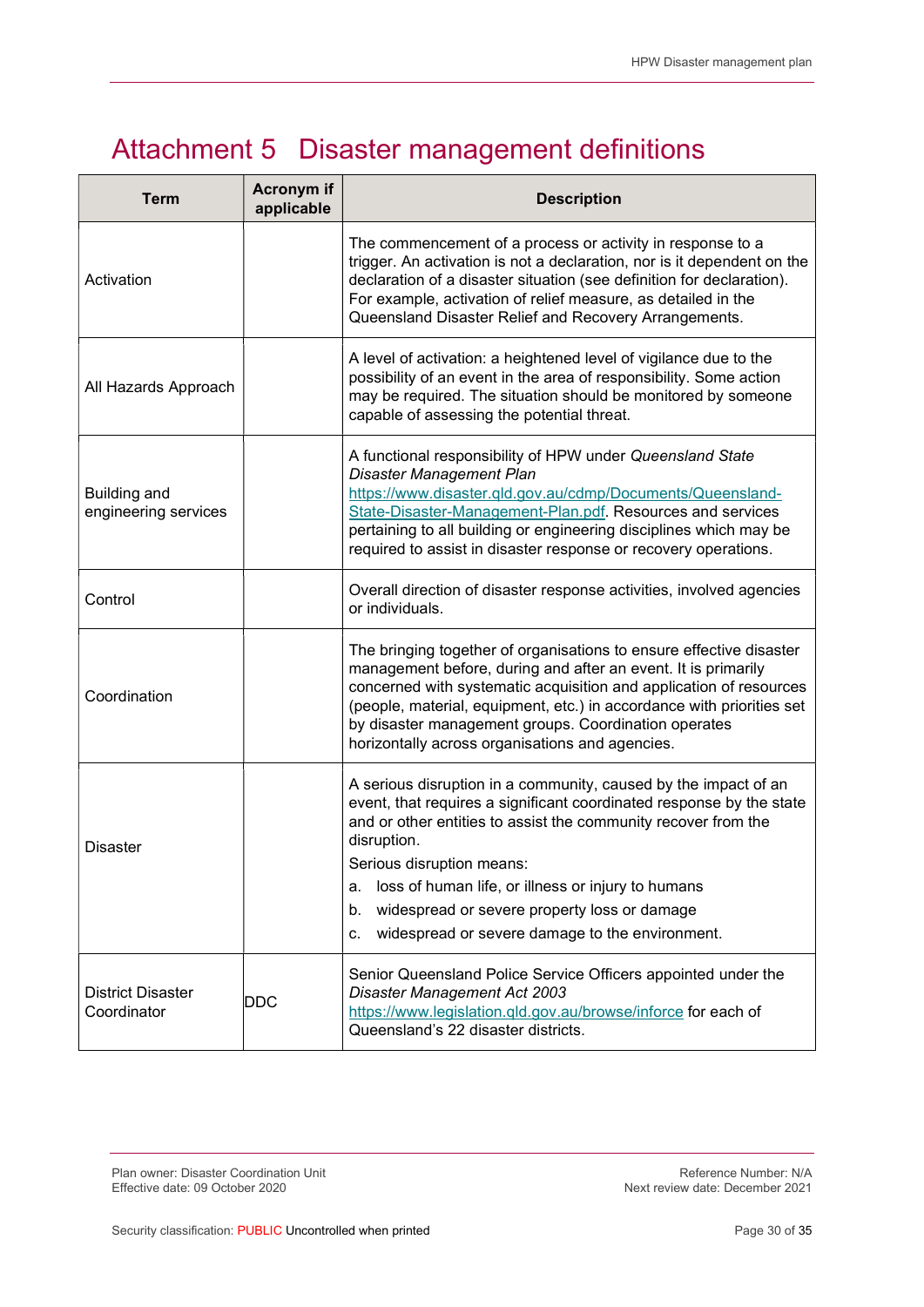| <b>Term</b>                                         | <b>Acronym</b> if<br>applicable | <b>Description</b>                                                                                                                                                                                                                                                                                                                                                                                                                                                          |
|-----------------------------------------------------|---------------------------------|-----------------------------------------------------------------------------------------------------------------------------------------------------------------------------------------------------------------------------------------------------------------------------------------------------------------------------------------------------------------------------------------------------------------------------------------------------------------------------|
| <b>District Disaster</b><br><b>Liaison Officer</b>  | <b>DDLO</b>                     | Experienced departmental officers appointed by the Chief<br>Executive, or their delegate, to represent HPW on District Disaster<br>Management Groups.                                                                                                                                                                                                                                                                                                                       |
| <b>District Disaster</b><br><b>Management Group</b> | <b>DDMG</b>                     | The group established under s22 of Disaster Management Act<br>2003 https://www.legislation.qld.gov.au/browse/inforce. The<br>DDMG Provides whole-of-government planning and coordination<br>capacity to support local governments in disaster management<br>and operations.                                                                                                                                                                                                 |
| <b>District Disaster</b><br>Management Plan         | DDMP                            | A plan prepared under s53 of the Disaster Management Act 2003<br>https://www.legislation.gld.gov.au/browse/inforce that documents<br>planning and resource management to counter the effects of a<br>disaster within the disaster district.                                                                                                                                                                                                                                 |
| Disaster management DM                              |                                 | Arrangements about managing the potential adverse effects of an<br>event, including, arrangements for mitigating, preventing,<br>preparing for, responding to and recovering from a disaster.                                                                                                                                                                                                                                                                               |
| <b>Disaster operations</b>                          |                                 | Activities undertaken before, during or after an event occurs to<br>help reduce loss of human life, illness or injury to humans, property<br>loss or damage, or damage to the environment, including, for<br>example, activities to mitigate the adverse effects of the event.                                                                                                                                                                                              |
| <b>Disaster Recovery</b><br>Funding<br>Arrangements | DRFA                            | DRFA is a cost sharing arrangement between the Queensland and<br>Australian Governments providing a range of relief measures<br>available to communities, small businesses, primary producers,<br>non-government organisations and local and state governments.                                                                                                                                                                                                             |
| <b>Evacuation centre</b>                            |                                 | A building located beyond the area of a natural hazard which<br>provides basic human needs including temporary accommodation<br>and sustenance before, during and after the event                                                                                                                                                                                                                                                                                           |
| Event                                               |                                 | An event may be natural or caused by human acts or omissions<br>and means any of the following:<br>cyclone, earthquake, flood, storm, storm tide, tornado,<br>а.<br>tsunami, volcanic eruption or other natural happenings<br>an explosion or fire, a chemical, fuel or oil spill, or a gas leak<br>b.<br>an infestation, plague or epidemic<br>C.<br>a failure of, or disruption to, an essential service or<br>d.<br>infrastructure<br>an attack against the State.<br>е. |
| Liaison Officer                                     | LO                              | A person who liaises between a coordination centre and their<br>home entity (e.g. SDCC and HPW) during disaster operations.<br>Liaison officers communicate and coordinate their activities to                                                                                                                                                                                                                                                                              |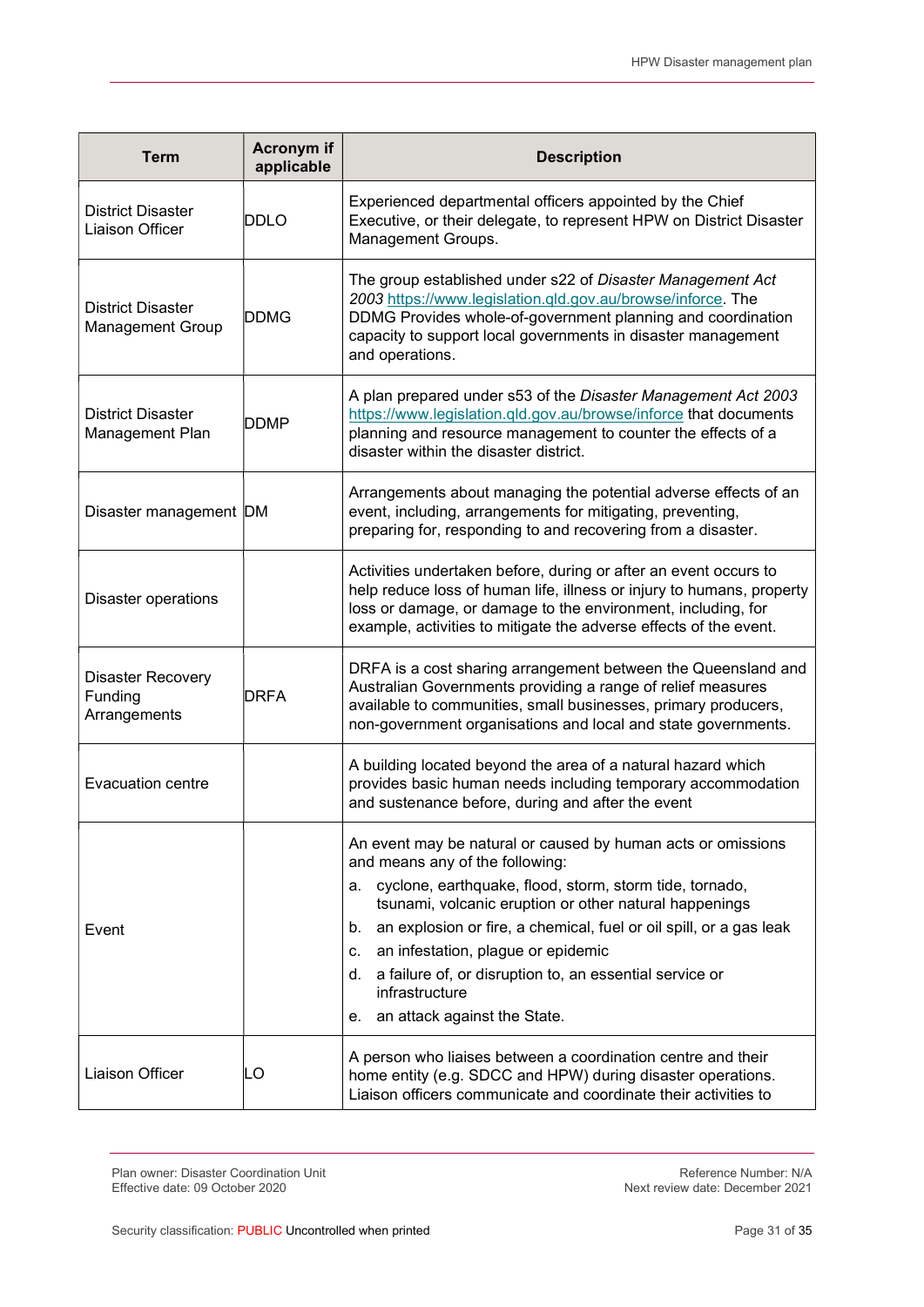| <b>Term</b>                                      | Acronym if<br>applicable | <b>Description</b>                                                                                                                                                                                                                                                                                                                                                                                                                                                                                                                                                              |
|--------------------------------------------------|--------------------------|---------------------------------------------------------------------------------------------------------------------------------------------------------------------------------------------------------------------------------------------------------------------------------------------------------------------------------------------------------------------------------------------------------------------------------------------------------------------------------------------------------------------------------------------------------------------------------|
|                                                  |                          | achieve the best utilization of resources or services provided to the<br>centre (e.g. provide technical or subject matter expertise, as well<br>as, capability and capacity of their home entity).                                                                                                                                                                                                                                                                                                                                                                              |
| Local arrangements                               |                          | Processes, protocols, agreements and contracts endorsed at the<br>district of local disaster management group level to coordinate and<br>deliver response and recovery functions                                                                                                                                                                                                                                                                                                                                                                                                |
| <b>Local Disaster</b><br><b>Management Group</b> | LDMG                     | The group established under s29 of the Disaster Management Act<br>2003, https://www.legislation.qld.gov.au/browse/inforce in place to<br>support Local Government in the delivery of disaster management<br>services and responsibilities in Preventing, Preparing for,<br>Responding to and Recovering from Disaster events.                                                                                                                                                                                                                                                   |
| Place of refuge                                  |                          | Buildings identified as being amongst the best available within the<br>community in which people may shelter during the passage of a<br>tropical cyclone. Places of refuge are not purpose built cyclone<br>shelters https://www.business.qld.gov.au/industries/building-<br>property-development/building-construction/natural-<br>disasters/cyclone-shelters. Typically built after 1982, outside of the<br>predicted storm surge area, well maintained and able to support a<br>large number of people's needs including, access to drinking water<br>and toilet facilities. |
| Preparedness                                     |                          | Arrangements to ensure that all resources and services that may<br>be needed have been identified and are able to be rapidly<br>mobilised and deployed if needed.                                                                                                                                                                                                                                                                                                                                                                                                               |
| Public Cyclone<br><b>Shelter</b>                 |                          | A building or part of a building that is designed and constructed in<br>accordance with the Queensland Cyclone Shelter Design<br>Guidelines https://www.business.gld.gov.au/industries/building-<br>property-development/building-construction/natural-<br>disasters/cyclone-shelters to protect people from high winds and<br>windborne debris during a severe tropical cyclone or severe<br>storms.                                                                                                                                                                           |
| Response                                         |                          | The taking of appropriate measures to respond to an event,<br>including action taken and measures planned in anticipation of,<br>during, and immediately after an event to ensure that its effects are<br>minimised and that persons affected by the event are given<br>immediate relief and support.                                                                                                                                                                                                                                                                           |
| Recovery                                         |                          | The taking of appropriate measures to recover from an event,<br>including the action taken to support disaster-affected communities<br>in the reconstruction of infrastructure, the restoration of emotional,<br>social, economic and physical wellbeing, and the restoration of the<br>environment.                                                                                                                                                                                                                                                                            |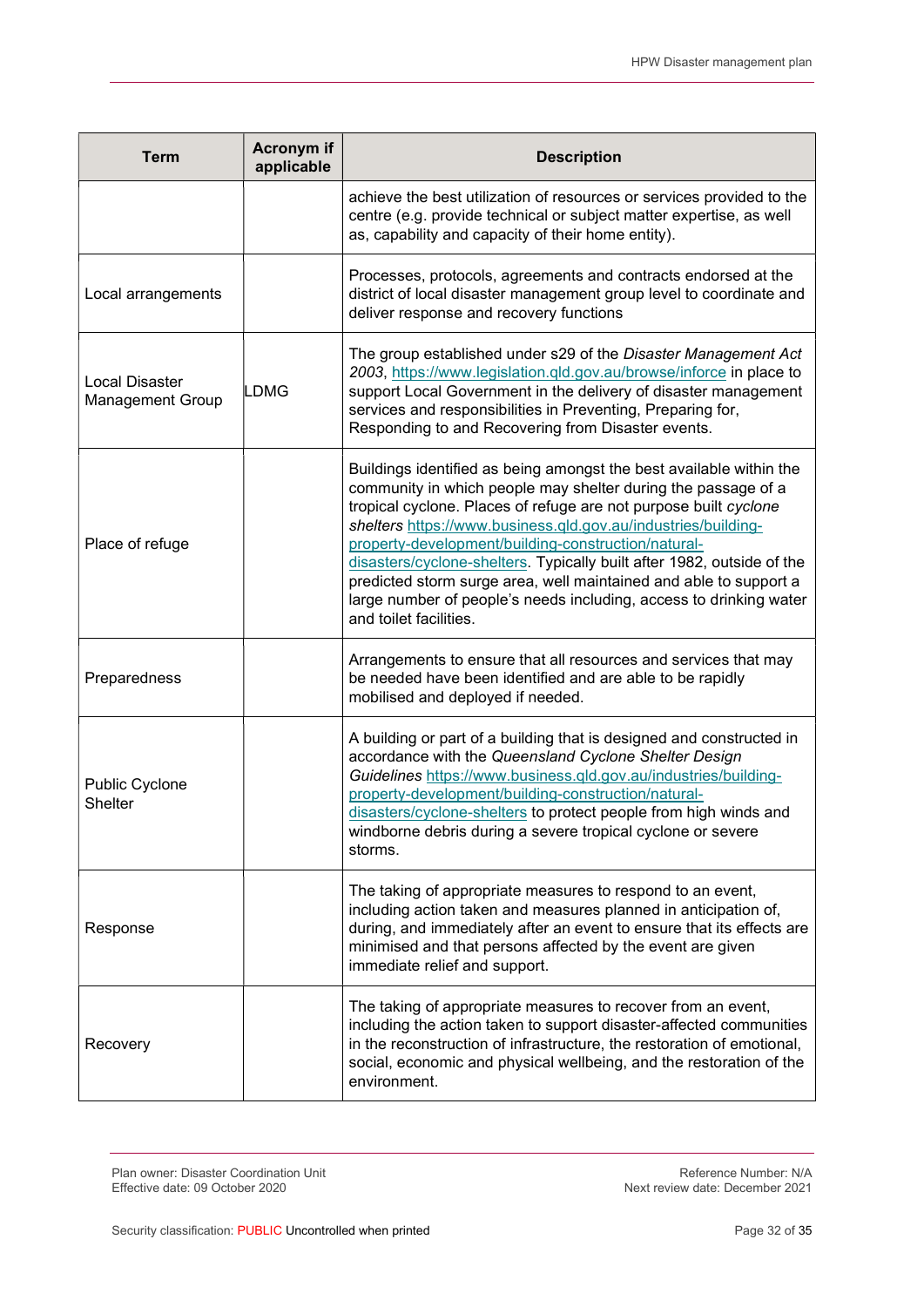| <b>Term</b>                                           | <b>Acronym</b> if<br>applicable | <b>Description</b>                                                                                                                                                                                                                                                                                                                                                                       |
|-------------------------------------------------------|---------------------------------|------------------------------------------------------------------------------------------------------------------------------------------------------------------------------------------------------------------------------------------------------------------------------------------------------------------------------------------------------------------------------------------|
| Regional<br><b>Coordination Centre</b>                | RCC                             | The location where regional coordination of HPW's resources and<br>requests occurs and the location where the respective Regional<br>Disaster Management Functional Committees reside during<br>operations.                                                                                                                                                                              |
| <b>HPW Regional</b><br><b>Disaster Coordinator</b>    | RDC                             | A Senior Officer who is the primary HPW representative for<br>matters pertaining to disaster management at a regional level.<br>They are responsible for ensuring other HPW business areas are<br>aware of changes or emerging issues.                                                                                                                                                   |
| <b>State Disaster</b><br><b>Coordination Centre</b>   | <b>SDCC</b>                     | The SDCC supports the State Disaster Coordinator to deliver the<br>strategic intent of the Queensland Disaster Management<br>Committee, through the coordination of an operational response<br>capability during disaster operations. The SDCC ensures event<br>information and associated disaster operations is disseminated to<br>all levels, including to the Australian Government. |
| <b>State Disaster</b><br><b>Coordination Group</b>    | <b>SDCG</b>                     | The group established under the Queensland State Disaster<br><b>Management Plan</b><br>https://www.disaster.qld.gov.au/cdmp/Documents/Queensland-<br>State-Disaster-Management-Plan.pdf, provides support to the role<br>of State Disaster Coordinator including coordinating available<br>resources and disaster response operations.                                                   |
| <b>Queensland Disaster</b><br>Management<br>Committee | QDMC                            | The group established under s17 of the Disaster Management Act<br>2003 https://www.legislation.qld.gov.au/browse/inforce, the<br>committee which provides clear and unambiguous senior strategic<br>leadership in relation to disaster management across all four<br>phases in Queensland.                                                                                               |
| Temporary<br>Emergency<br>Accommodation Sub-<br>Plan  | ITEA Plan                       | The TEA Plan formally documents the arrangements used by<br>HPW to support residents displaced from their home by a disaster,<br>who are unable to return after the closure of the evacuation centre.<br>https://www.hpw.qld.gov.au/about/department/disaster                                                                                                                            |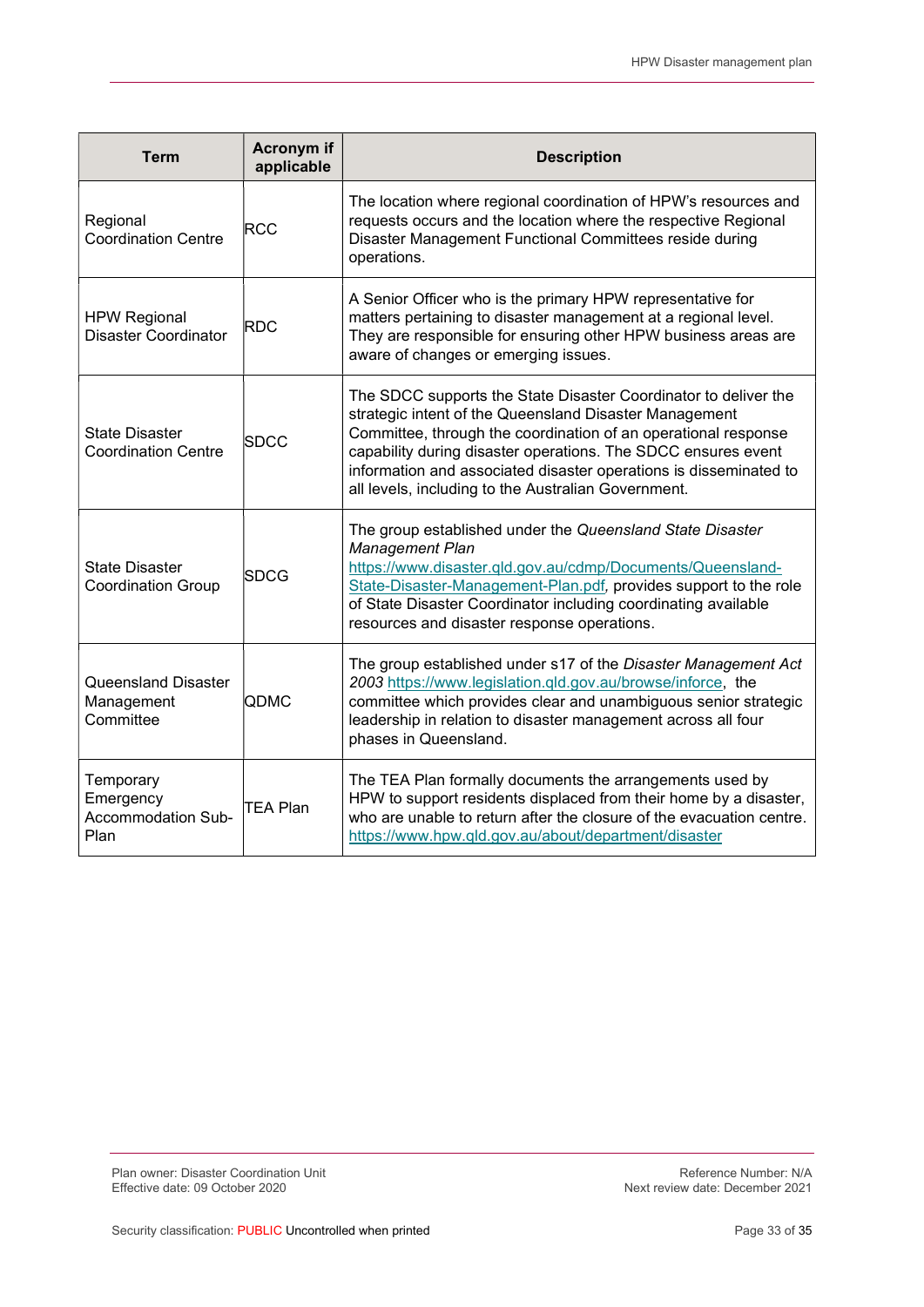## Attachment 6 References

The requirements set out in this document are based on, and are consistent with, relevant Government legislation, regulations, directives, information standards and/or policies at the time of publication.

### Legislation and regulations

Disaster Management Act (2003) https://www.legislation.qld.gov.au/browse/inforce

Disaster Management Regulation https://www.legislation.qld.gov.au/browse/inforce

#### Queensland Government documents

#### Queensland State Disaster Management Plan

https://www.disaster.qld.gov.au/cdmp/Documents/Queensland-State-Disaster-Management-Plan.pdf

Disaster Recovery Funding Arrangements (DRFA) https://www.qra.qld.gov.au/funding

Queensland Recovery Plan https://www.qra.qld.gov.au/queensland-recovery-plan

Queensland Strategy for Disaster Resilience https://www.qra.qld.gov.au/QSDR

Queensland Disaster Management Guideline Glossary https://www.disaster.qld.gov.au/cdmp/Pages/default.aspx

Queensland Cyclone Shelter Design Guidelines

https://www.hpw.qld.gov.au/construction/Projects/CycloneShelters/Pages/default.aspx

Cyclone Shelters and Queensland Cyclone Shelter Design Guidelines https://www.business.qld.gov.au/industries/building-property-development/buildingconstruction/natural-disasters/cyclone-shelters

Directive: 06/16 Critical Incident Entitlements and Conditions https://www.forgov.qld.gov.au/documents/directive/0616/0616-critical-incident-entitlements-andconditions

Disaster Assist https://www.disasterassist.gov.au/

Privacy and managing disaster events

https://www.oic.qld.gov.au/guidelines/for-government/guidelines-privacy-principles/applying-theprivacy-principles/privacy-and-managing-disaster-events

Queensland's Disaster Management Arrangements (QDMA) https://www.dmlms.qfes.qld.gov.au/user/login

Queensland Recovery Plan

https://www.qra.qld.gov.au/publications-and-resources/plans-policies-and-strategies

State Disaster Relief Arrangements (SDRA) https://www.qra.qld.gov.au/funding/state-disaster-relief-arrangements-sdra

#### Temporary Emergency Accommodation Plan

https://www.hpw.qld.gov.au/\_\_data/assets/pdf\_file/0027/9585/TemporaryEmergencyAccommodation SubPlan.pdf

Plan owner: Disaster Coordination Unit Network and the Section of the Section Perference Number: N/A<br>Reference Number: N/A Effective date: 09 October 2020